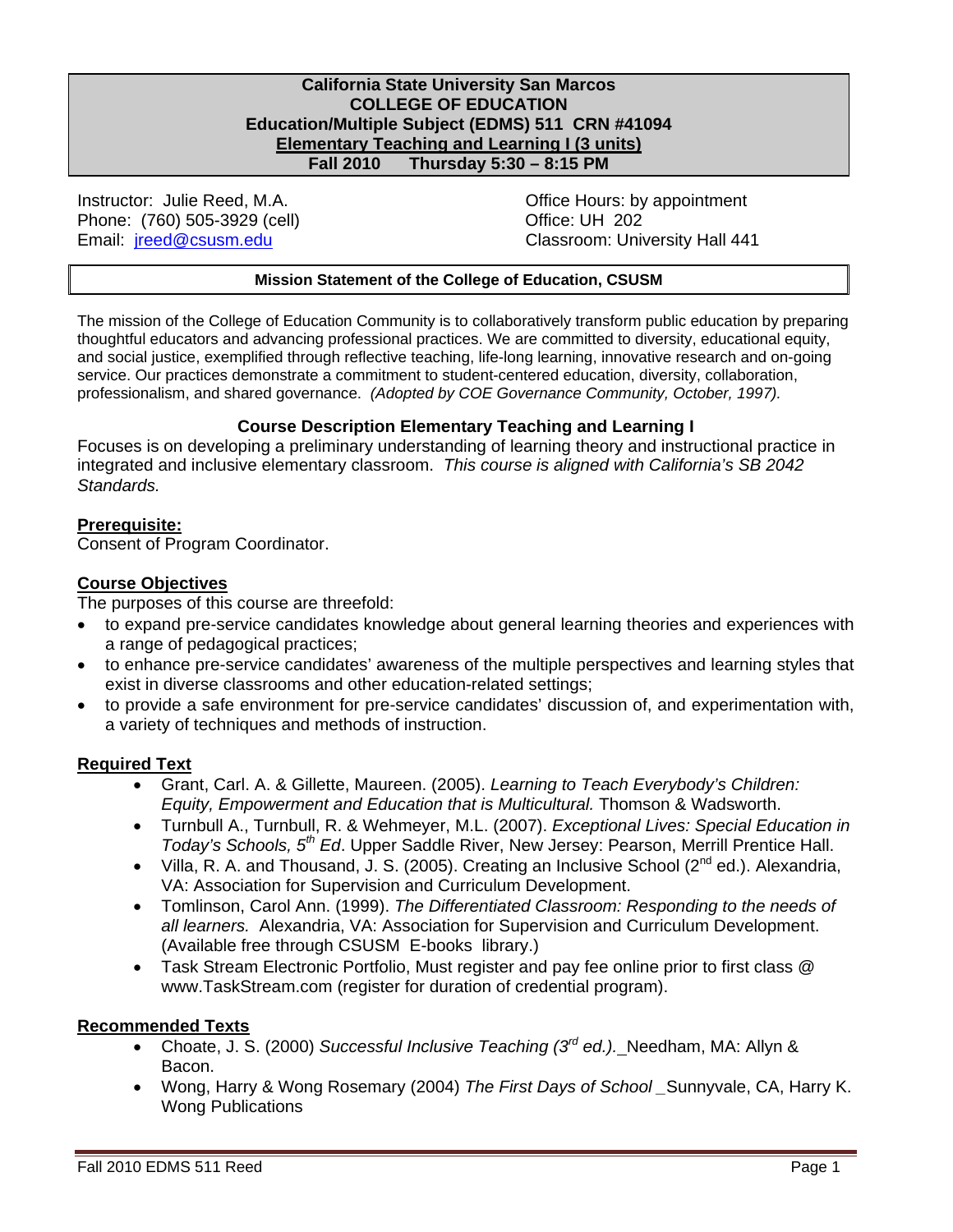## **Authorization to Teach English Learners**

This credential program has been specifically designed to prepare teachers for the diversity of languages often encountered in California public school classrooms. The authorization to teach English learners is met through the infusion of content and experiences within the credential program, as well as additional coursework. Students successfully completing this program receive a credential with authorization to teach English learners.

*(Approved by CCTC in SB 2042 Program Standards, August 02)* 

#### **Student Learning Outcomes**

They will develop Lesson Design to be used in their future course work that includes content standards, assessment, student activities, and instructional strategies with differentiation for EL, special education, and GATE students. They will become familiar with the Student Study team process and the role of the classroom teacher. Classroom management strategies will become familiar to the students with emphasis on diverse learners. Observation of elementary students will prepare them to develop focused observation of children when they become a teacher.

#### **Teacher Performance Expectation (TPE) Competencies**

The course objectives, assignments, and assessments have been aligned with the CTC standards for Multiple Subject Credential. This course is designed to help teachers seeking a California teaching credential to develop the skills, knowledge, and attitudes necessary to assist schools and district in implementing effective programs for all students. The successful candidate will be able to merge theory and practice in order to realize a comprehensive and extensive educational program for all students. You will be required to formally address the following TPEs in this course: first portion of 6d with one artifact.

#### **California Teacher Performance Assessment (CalTPA)**

Beginning July 1, 2008 all California credential candidates must successfully complete a stateapproved system of teacher performance assessment (TPA), to be embedded in the credential program of preparation. At CSUSM this assessment system is called the CalTPA or the TPA for short. To assist your successful completion of the TPA a series of informational seminars are offered over the course of the program. TPA related questions and logistical concerns are to be addressed during the seminars. Your attendance to TPA seminars will greatly contribute to your success on the assessment.

Additionally, COE classes use common pedagogical language, lesson plans (lesson designs), and unit plans (unit designs) in order to support and ensure your success on the TPA and more importantly in your credential program.

The CalTPA Candidate Handbook, TPA seminar schedule, and other TPA support materials can be found on the COE website provided at the website provided:

http://www.csusm.edu/coe/CalTPA/ProgramMaterialsTPA.html

#### **College of Education Attendance Policy**

Due to the dynamic and interactive nature of courses in the College of Education, all students are expected to attend all classes and participate actively. At a minimum, students must attend more than 80% of class time, or s/he may not receive a passing grade for the course at the discretion of the instructor. Individual instructors may adopt more stringent attendance requirements. If a student misses two class sessions they may not be able to receive a grade higher than a "C" or if they are late or leave early for more than three sessions, the highest possible grade earned will be a "C". Any combination of the two students will not receive a grade higher than a C. **If you miss class where group work is being conducted you will have 5 points deducted from your grade on that project.** 

 possible. *(Adopted by the COE Governance Community, December, 1997).*  Should the student have extenuating circumstances, s/he should contact the instructor as soon as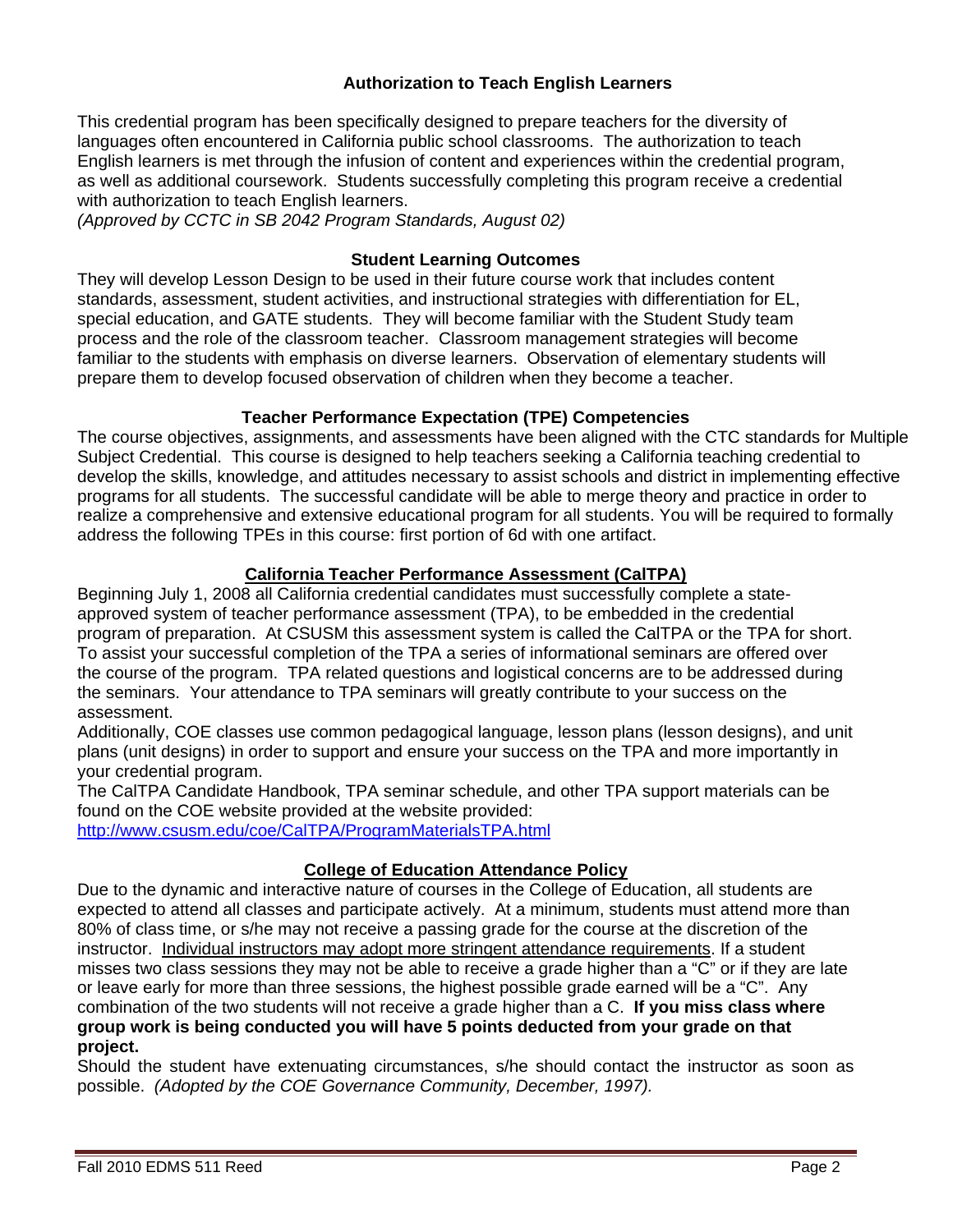#### **Students with Disabilities Requiring Reasonable Accommodations**

Students with disabilities who require reasonable accommodations must be approved for services by providing appropriate and recent documentation to the Office of Disable Student Services (DSS). This office is located in Craven Hall 5205, and can be contacted by phone at (760) 750-4905, or TTY (760) 750-4909. Students authorized by DSS to receive reasonable accommodations should meet with their instructor during office hours or, in order to ensure confidentiality, in a more private setting.

#### **Grading Standards**

All students will come prepared to class; readings and homework assignments are listed on the dates on which they are due.

determined by the instructor. All work can be re-submitted for a higher grade with 5 points deducted:<br>20 point paper deducted to 15, 15 point paper deducted to 10. All required work is expected to be on time. One grade level will be deducted for each class meeting for which it is late (e.g., an "A" assignment that is submitted one class session late will be marked down to a "B"). Unless prior instructor approval is secured, assignments will not be accepted three class sessions after which they are due. Exceptions will be handled on a case-by-case basis, as

etc.). All citations, where appropriate, will use American Psychological Association (APA) format. All students will use the Ariel 12 point font and double spaced on all written work. It is expected that students will proofread and edit their assignments prior to submission. Students will ensure that the text is error-free (grammar, spelling), and ideas are logically and concisely presented. The assignment's grade will be negatively affected as a result of this oversight. Each written assignment will be graded approximately 80% on content and context (detail, logic, synthesis of information, depth of analysis, etc.), and 20% on mechanics (grammar, syntax, spelling, format, uniformity of citation, Consult American Psychological Association (APA) Manual, 5<sup>th</sup> edition for citation guidance. There is a requirement of at least 2500 written words for completion of the written assignments.

Grading will also include a component of "professional demeanor." Students will conduct themselves in ways that are generally expected of those who are entering the education profession. This includes but is not limited to:

- On-time arrival to all class sessions;
- Advance preparation of readings and timely submission of assignments;
- Respectful participation in all settings (e.g., whole group, small group, in/outside of class);
- Carefully considered, culturally aware approaches to solution-finding.

#### **Course Assignments**

| <b>Reflection on Readings</b>        |       | 10 points  |
|--------------------------------------|-------|------------|
| <b>Positive Learning Environment</b> |       | 20points   |
| <b>Student Study Team</b>            |       | 25 points  |
| Observation of a Child               |       | 20 points  |
| Lesson Design Assignment             |       | 25 points  |
|                                      | Total | 100 points |

Note: Assignments are due whether or not you are present in class that day.

#### **Grading Scale**

| $A = 94-100$ | $B+ = 86-89$  | $C_{+}$ = 77-79 |               |                   |
|--------------|---------------|-----------------|---------------|-------------------|
| $A = 90-93$  | $B = 83 - 86$ | $C = 73-76$     | $D = 60 - 69$ | $F = 59$ or lower |
|              | $B - 80 - 82$ | $C - 70-72$     |               |                   |

*If you do not earn a C+ or higher in this course - you must repeat the course to earn your credential.* 

*While this syllabus is carefully planned, it may be modified at any time in response to the needs and interests of the class.*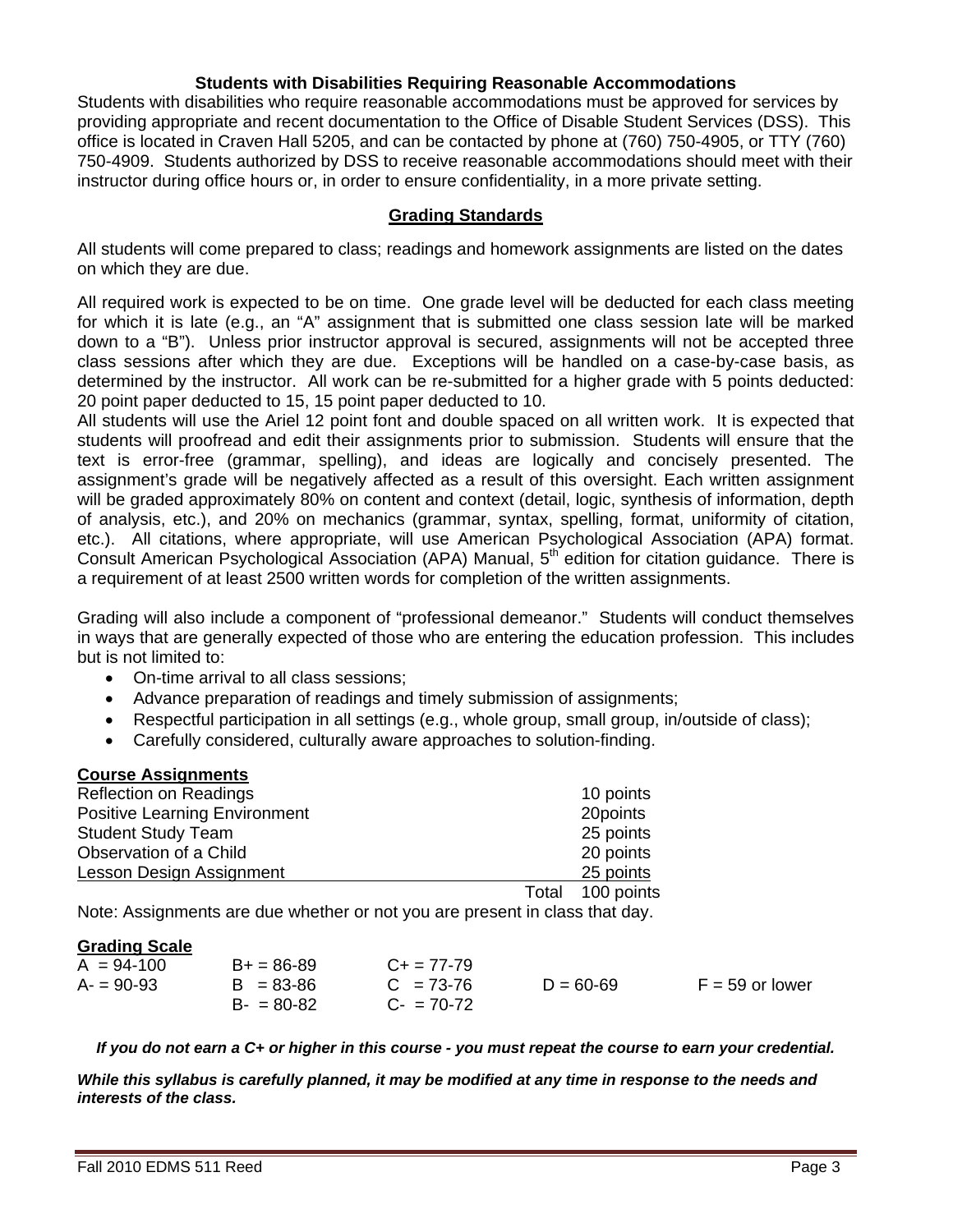#### **All-University Writing Requirement:**

In keeping with the All-University Writing Requirement, all 3 unit courses must have a writing component of at least 2,500 words. This will be met through written reflections related to assigned readings/assignments.

## **CSUSM Academic Honesty Policy**

"Students will be expected to adhere to standards of academic honesty and integrity, as outlined in the Student Academic Honesty Policy. All written work and oral presentation assignments must be original work. All ideas/materials that are borrowed from other sources must have appropriate references to the original sources. Any quoted material should give credit to the source and be punctuated with quotation marks.

Students are responsible for honest completion of their work including examinations. There will be no tolerance for infractions. If you believe there has been an infraction by someone in the class, please bring it to the instructor's attention. The instructor reserves the right to discipline any student for academic dishonesty in accordance with the general rules and regulations of the university. Disciplinary action may include the lowering of grades and/or the assignment of a failing grade for an exam, assignment, or the class as a whole."

Incidents of Academic Dishonesty will be reported to the Dean of Students. Sanctions at the University level may include suspension or expulsion from the University.

#### **Plagiarism**

As an educator, it is expected that each student will do his/her own work, and contribute equally to group projects and processes. Plagiarism or cheating is unacceptable under any circumstances. If you are in doubt about whether your work is paraphrased or plagiarized see the Plagiarism Prevention for Students website http://library.csusm.edu/plagiarism/index.html. If there are questions about academic honesty, please consult the University catalog

#### **Use of Technology:**

Students are expected to demonstrate competency in the use of various forms of technology (i.e. word processing, electronic mail, WebCT6, use of the Internet, and/or multimedia presentations). Specific requirements for course assignments with regard to technology are at the discretion of the instructor. Keep a digital copy of all assignments for use in your teaching portfolio. Assignments will be submitted online, and some may be submitted in hard copy as well. Details will be given in class.

#### **Electronic Communication Protocol:**

Electronic correspondence is a part of your professional interactions. If you need to contact the instructor, e-mail is often the easiest way to do so. It is my intention to respond to all received e-mails in a timely manner. Please be reminded that e-mail and on-line discussions are a very specific form of communication, with their own nuances and etiquette. For instance, electronic messages sent in all upper case (or lower case) letters, major typos, or slang, often communicate more than the sender originally intended. With that said, please be mindful of all e-mail and on-line discussion messages you send to your colleagues, to faculty members in the College of Education, or to persons within the greater educational community. All electronic messages should be crafted with professionalism and care.

Things to consider:

- Would I say in person what this electronic message specifically says?
- How could this message be misconstrued?
- Does this message represent my highest self?
- Am I sending this electronic message to avoid a face-to-face conversation?

In addition, if there is ever a concern with an electronic message sent to you, please talk with the author in person in order to correct any confusion.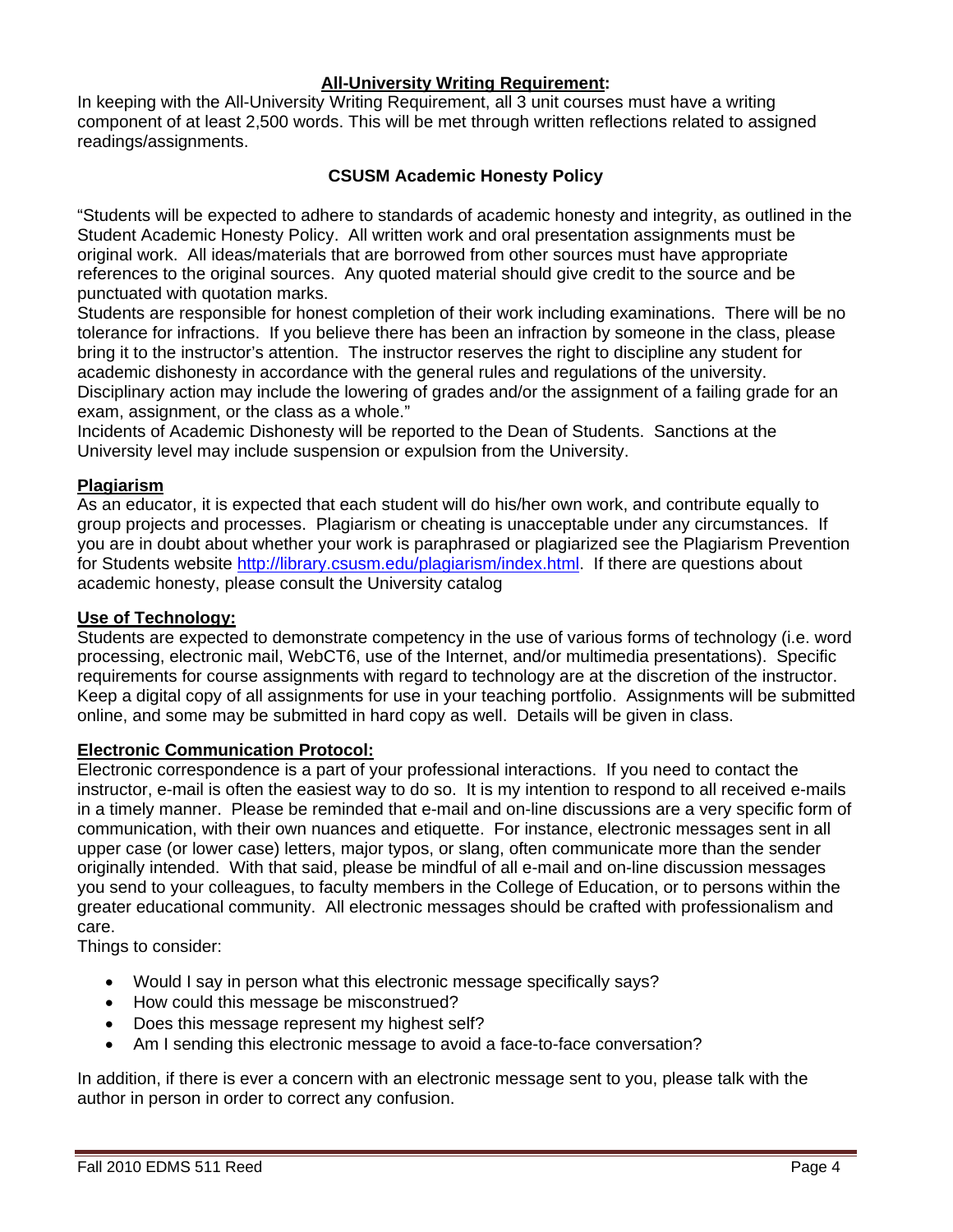**Learner** Teacher candidates will make personal connections with the content of the texts for this **Outcomes:** course

• The purpose of the Reading Reflections is to help you carry the course content from short term into long term memory and understanding so that you can more easily apply what you know and believe when you become a classroom teacher. The assigned readings provide an important foundation for your increasing understanding of how to effectively teach.

#### Assessment: Teacher candidates will write four reading reflections during the period of this course

- Reflections will be posted in Cougar Courses (details in class)
- The reflections must be 1 to 2 pages typed using Ariel 12 point font and double spaced.
- It is expected that students will proofread and edit their reflections prior to submission.
- Students will ensure that the text is error-free (grammar, spelling), and ideas are logically and concisely presented..

| <b>Resources</b> | Title and necessary information:                                                                                                                                                                                                                                                                                                                                            |
|------------------|-----------------------------------------------------------------------------------------------------------------------------------------------------------------------------------------------------------------------------------------------------------------------------------------------------------------------------------------------------------------------------|
| <b>Textbooks</b> | Grant, Carl. A. & Gillette, Maureen. (2005). Learning to Teach<br>Everybody's                                                                                                                                                                                                                                                                                               |
|                  | 2. Turnbull A., Turnbull, R. & Wehmeyer, M.L. (2007). Exceptional Lives:<br>Special Education in Today's Schools, 5 <sup>th</sup> Ed. Upper Saddle River, New<br>Jersey: Pearson, Merrill Prentice Hall.<br>3. Villa, R. A. and Thousand, J. S. (2005). Creating an Inclusive School (2 <sup>nd</sup> )<br>ed.). Alexandria, VA: Association for Supervision and Curriculum |
|                  | Development                                                                                                                                                                                                                                                                                                                                                                 |

# **Task Guidelines**

Your reflection should make personal connections with your experience and understanding to teaching and learning. You may agree or disagree with the point of view of the author's work you read.

The following are some possible Reflection topics:

- How does the information in this reading connect with your prior knowledge or experience?
- What does the content of this reading make you think of, how might you use this information when you begin teaching?
- What does this reading tell you about the students you may meet in future classroom settings?
- How can you use the content of this reading to complete an assignment for this or another course?

You are free to choose how you will respond to the readings. The Big Idea for this assignment is that you process the readings and personalize your response to them.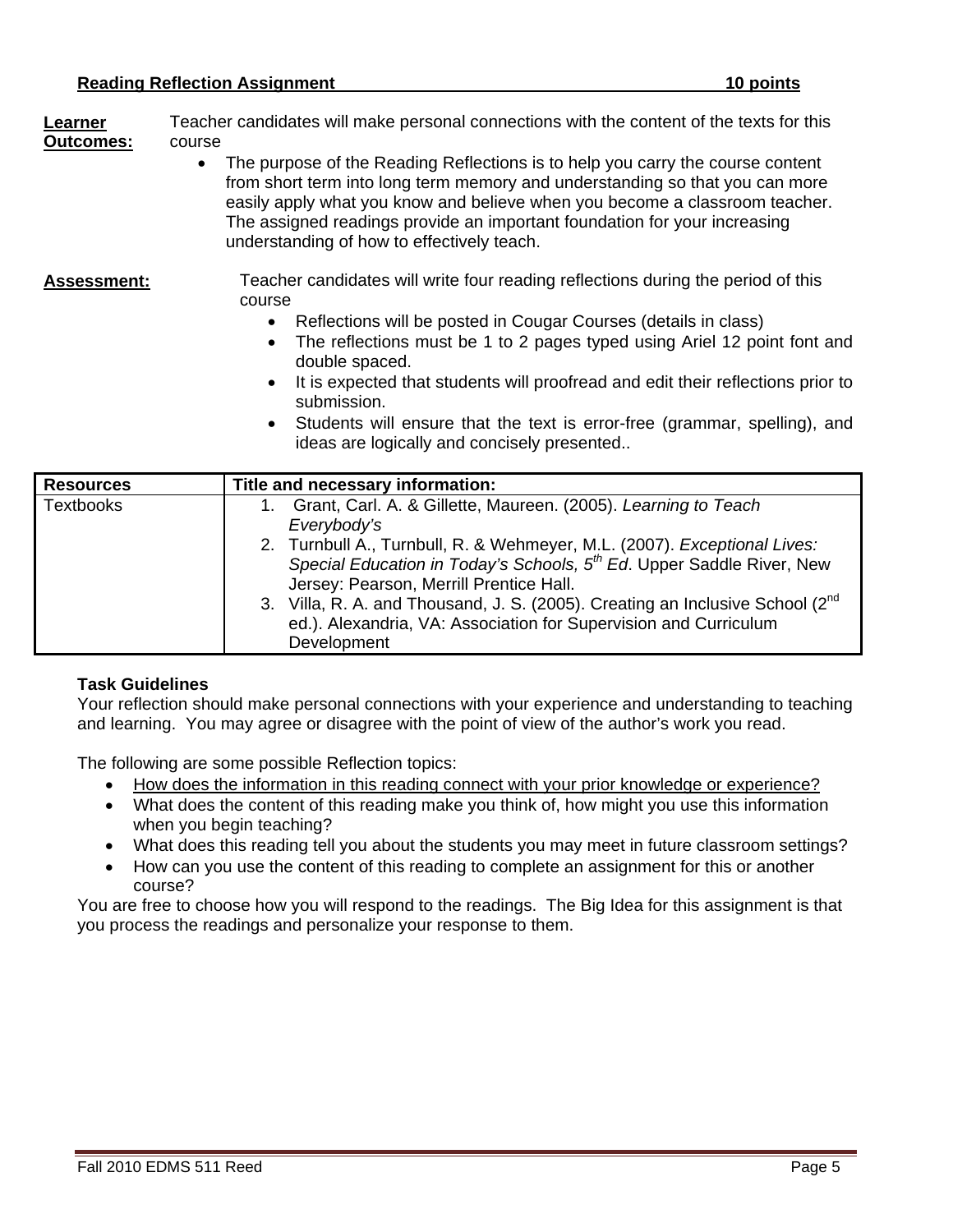#### **Rubric for Reading Reflections**

| <b>Elements</b>   | <b>Beginning to Meet</b><br><b>Expectations</b><br>1 points | Approaching<br><b>Expectations</b><br>2 points                                              | <b>Meets Expectations</b><br>2.5 points                                                                                                                                                                               | Total<br><b>Points</b> |
|-------------------|-------------------------------------------------------------|---------------------------------------------------------------------------------------------|-----------------------------------------------------------------------------------------------------------------------------------------------------------------------------------------------------------------------|------------------------|
| <b>Reflective</b> | Reflection restates key                                     | The reflection connects                                                                     | The reflection makes                                                                                                                                                                                                  |                        |
| Writing           | points of the reading.                                      | the reading to teaching<br>and learning topics and<br>to possible future<br>teaching needs. | personal connections<br>with the Teacher<br>Candidate's teaching<br>and learning<br>experiences The<br>Candidate makes<br>connections with his/her<br>beliefs and expectations<br>for future teaching<br>experiences. |                        |

#### **Observation of a Child Assignment 20 points 20 points**

| Learner          | Teacher candidates will apply their knowledge of observation skills, including identification |
|------------------|-----------------------------------------------------------------------------------------------|
| <b>Outcomes:</b> | of major characteristics of the cognitive level of learning and social behaviors of children  |
|                  | to:                                                                                           |

- Determine the cognitive development of the child in relationship to other children.
- Teacher candidates are able to record what they observe
- Teacher candidates are able to write up their observation notes in relationship to Vygotsky and Piaget theories of learning.

Assessment: Teacher candidates will apply their knowledge of professional observation skills and write a **3 page** paper connecting their learning of children's cognitive progression by:

- 1) Observing children while they are playing.
- 2) Take objective notes on the student's behavior.
- 3) Write up a report summarizing the observation and make connections between your observation and the theories of Vygotsky & Piaget.

| <b>Resources</b>          | Title and necessary information:                                                                   |  |  |
|---------------------------|----------------------------------------------------------------------------------------------------|--|--|
| <b>Textbooks</b>          | Grant, Carl. A. & Gillette, Maureen. (2005). Learning to Teach Everybody's                         |  |  |
|                           | Turnbull A., Turnbull, R. & Wehmeyer, M.L. (2007). Exceptional Lives: Special                      |  |  |
|                           | <i>Education in Today's Schools, <math>5th Ed</math>.</i> Upper Saddle River, New Jersey: Pearson, |  |  |
|                           | <b>Merrill Prentice Hall.</b>                                                                      |  |  |
|                           | pp. 252-253, 321 & 417                                                                             |  |  |
| <b>Internet Resources</b> | Tomlinson, Carol Ann. (1999). The Differentiated Classroom: Responding to the                      |  |  |
|                           | needs of all learners. Alexandria, VA: Association for Supervision and Curriculum                  |  |  |
|                           | Development. ISBN # 0-87120-342-1 (Available free through CSUSM E-books                            |  |  |
|                           | library.)                                                                                          |  |  |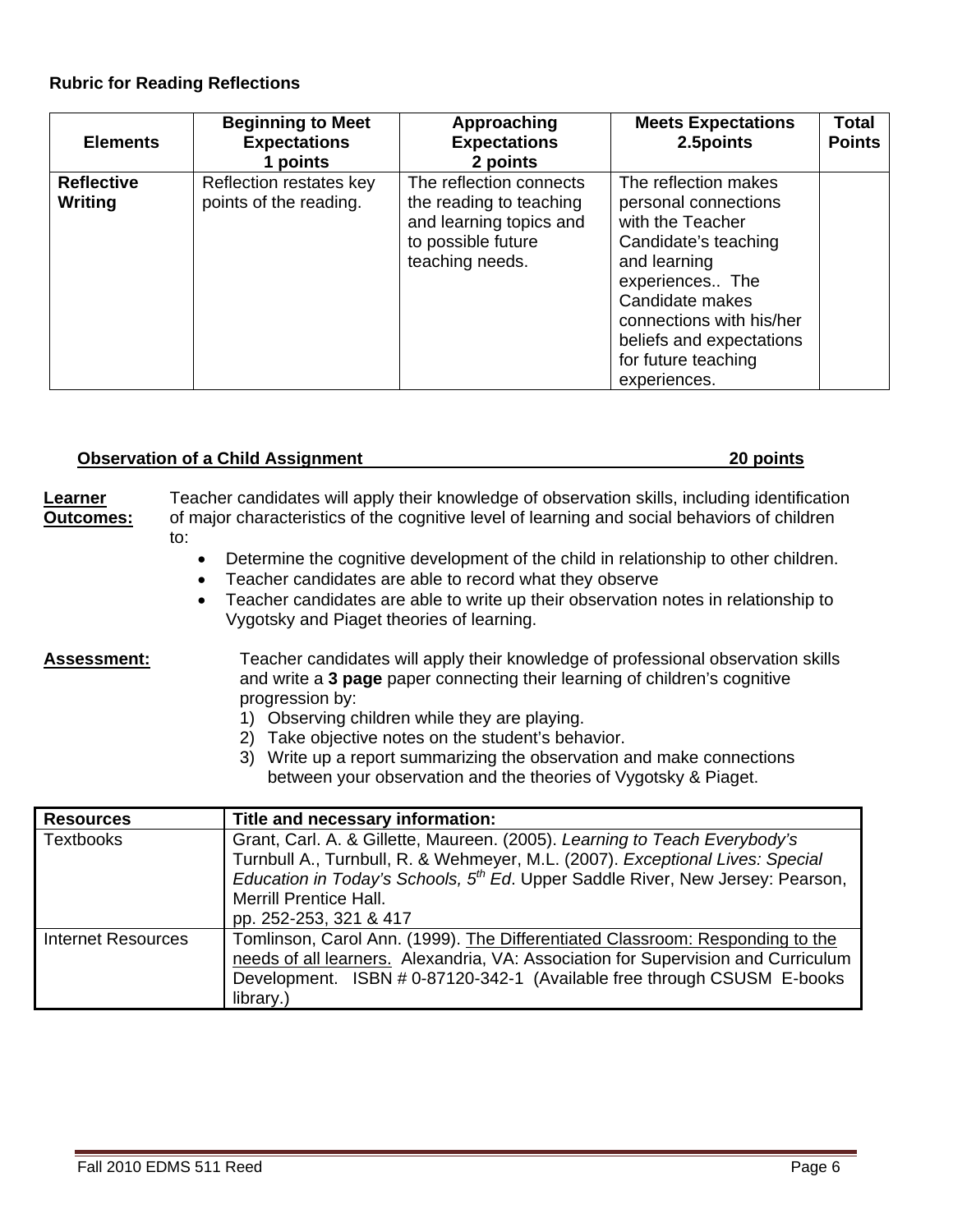# **Observation of a Child Assignment Task Guidelines**

- 1. Identify a group of children to observe.
	- a. DO NOT observe children you know or are related to. Being objective is critical to good observation.
	- b. Chose two or more children as they play in a park setting, neighborhood, beach, or any public place.
- 2. Observe the student for at least one hour.
- 3. Introduce the setting and the ages of the children.
- 4. Observation facts: describe the interactions/play you have observed such as:
	- how the student's body language effects other children
		- the student's facial expressions and how it contributes to play
		- the student's actions/activities
		- the student's verbal and nonverbal interactions with peers
		- the student does to show their learning
		- verbal and nonverbal interactions with each other
		- the child's areas of strength
	- the child's areas of need
	- the areas of growth you would work on for each child you observed
- 5. Use data from observation to support your assessment of the children you observed.
- 6. Focus on the behaviors you see and the comments you hear. It is important to be as specific as possible, even writing down comments verbatim. Specificity adds to the power of an observation.
- 7. Evaluate the developmental levels of the children based on your understanding of the theories proposed by Piaget and Vygotsky.
- 8. Elaborate on your evaluations, providing sound connections to your reading. Through your specific observations, show your reader how you came to your conclusions.
- 9. Be specific in making good connections between your observations and learning.
- 10. Conclude your observation with your reflection concerning what value the knowledge of theory provides for a teacher's practice.

|                            | <b>Beginning to Meet</b> | Approaching               | <b>Meets Expectations</b>   | <b>Points</b> |
|----------------------------|--------------------------|---------------------------|-----------------------------|---------------|
| <b>Elements</b>            | <b>Expectations 1-2</b>  | <b>Expectations</b>       | 4 points                    |               |
|                            | points                   | 3 points                  |                             |               |
| <b>Understanding of</b>    | Minimum connection to    | Some details that relate  | Cover theories in           |               |
| theories as they relate    | the children observed    | to the children observed  | relationship to             |               |
| to the observation         |                          |                           | observation with rich       |               |
|                            |                          |                           | details.                    |               |
| <b>Observation skills</b>  | A few observation facts  | Majority of observation   | All observation facts are   |               |
|                            | are addressed            | facts are addressed.      | addressed in rich detail    |               |
| Development levels of      | A minimal                | Able to relate to some of | Clearly understand the      |               |
| <b>Piaget and Vygotsky</b> | understanding of the     | the developmental levels. | theories and able to        |               |
|                            | developmental theories   |                           | related the observation to  |               |
|                            |                          |                           | the theories.               |               |
| <b>Reflection for</b>      | Minimal reflection       | A few reflective          | Reflective thoughts on      |               |
| teaching                   |                          | comments about theory in  | how understanding the       |               |
|                            |                          | connection with teaching  | levels of cognition assist  |               |
|                            |                          |                           | a teacher                   |               |
| <b>Overall paper</b>       | The paper has a          | The paper gives a         | The paper summarizes        |               |
|                            | summary of what was      | summary of the            | the observation. The        |               |
|                            | observed with some       | observation with some     | majority of the paper       |               |
|                            | theory and little        | discussion of theory and  | discusses theories of       |               |
|                            | reflection.              | cognition with little     | cognition and reflection of |               |
|                            |                          | reflection.               | what was observed.          |               |
|                            |                          |                           |                             |               |
| <b>Total Points</b>        |                          |                           |                             |               |

#### **Rubric for Observation of a Child**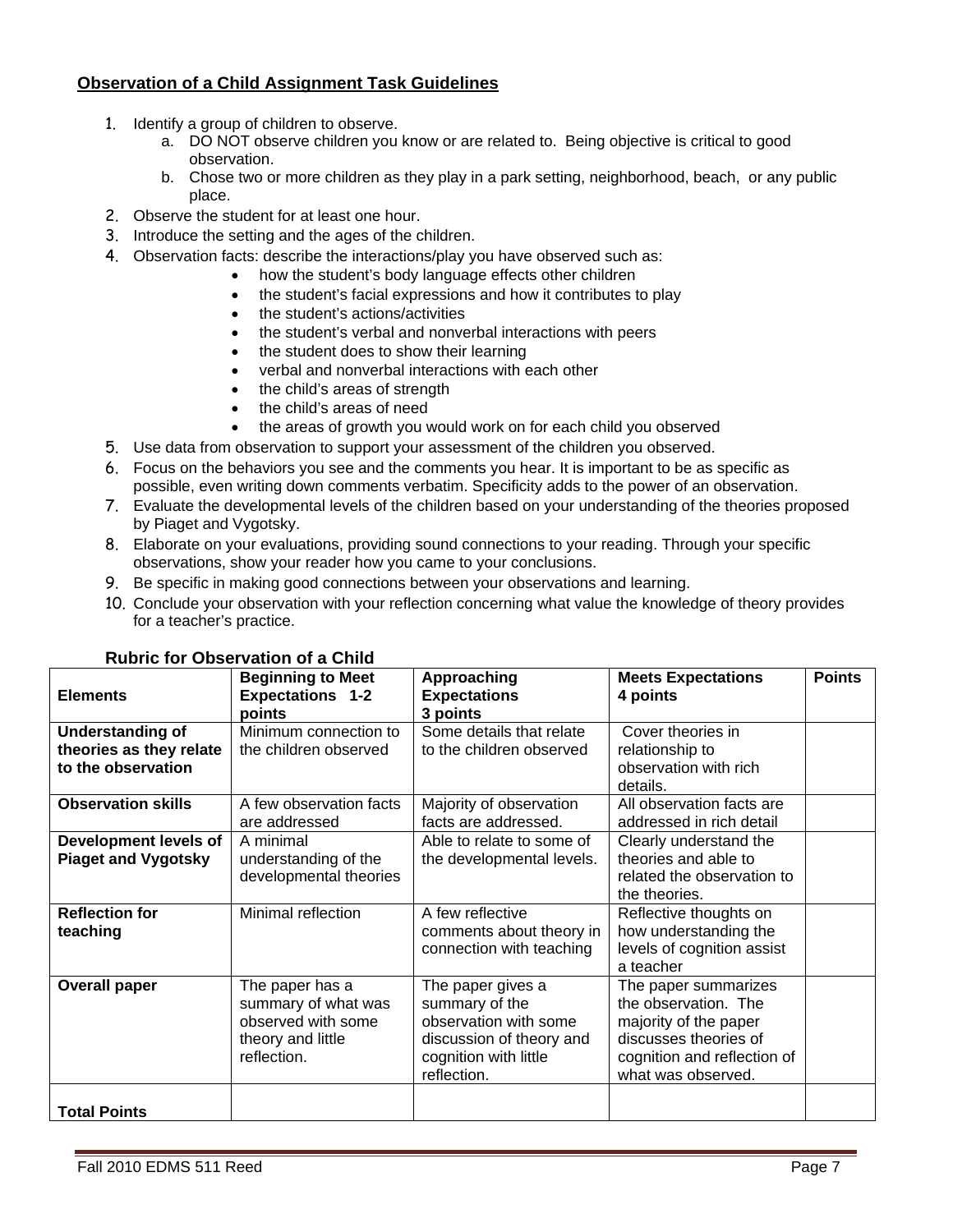| <b>Learner Objectives:</b> | Teacher candidates will be able to design a positive learning environment plan for |
|----------------------------|------------------------------------------------------------------------------------|
|                            | students with diverse needs.                                                       |

**Assessment:**  In groups of two or three: Teacher candidates will write a **3-4 page** group paper on a positive learning environment plan that addresses all students' needs for a specific grade level.

- Teacher candidates will identify a minimum of three beliefs about teaching and learning and show how their beliefs are implemented in the PLE plan including levels of consequences and rewards.
- **activities.**  Each candidate will write a two page reflection sheet regarding how they see themselves implementing the PLE plan in relationship to the **pre planning**
- Each group will be responsible for one hard copy of the group paper and each members reflection as the final product of this assignment to be turned in on the due date in class..

| <b>Resources</b> | Title and necessary information:                                                                                                                           |
|------------------|------------------------------------------------------------------------------------------------------------------------------------------------------------|
| <b>Textbooks</b> | Grant, Carl. A. & Gillette, Maureen. (2005). Learning to Teach Everybody's<br>Children: Equity, Empowerment and Education that is Multicultural. Thomson & |
|                  | Wadsworth. Chapter 3<br>Villa, Richard, & Thousand, Jacquelyn. (1995). Creating and inclusive school.                                                      |
|                  | Alexandria, VA: ASCD. Chapters 3 & 5                                                                                                                       |
| Internet Site(s) | Visit a website that provides PLE and/or classroom management information.                                                                                 |

## **Prerequisite skills:**

- Teacher candidates are able to identify and discuss their beliefs about teaching and learning as related to student behavior.
- Teacher candidates are able to identify strategies to meet the needs of
	- o Students learning English
	- o Student that are accelerated learners
	- o Students that need special education support under IDEA and/or ADA

#### **Task Guidelines**

 PLE plan and to write your reflection: 1. As a group complete the 3 following **pre planning activities** to prepare your group for writing your

- Read 3 or more discipline theories/classroom management models from texts or websites.
- One hour and a half of observation of a classroom of the grade level your group has selected. Focus on the teachers strategies for classroom management and creating a positive learning environment.
- $\cdot \cdot$  Interview the teacher you observe about their educational beliefs and how they implement those beliefs in their PLE plans in connection with your observation
- 2. For the group 3-4 page paper:
	- GATE, Special Education and, General Education students.) • Identify one grade level and describe "sample" students with behavior and learning needs (EL,
	- *Develop a PLE plan that has consequence and rewards that are suitable for that grade level the group selected and the student needs.*
	- Identify a minimum of three core beliefs you have about teaching and learning and how those impact your PLE plan.
	- Discuss 2-3 management strategies you will use to assist your students in following your PLE plan.

3. The individual two page reflection will allow the individual teacher candidate to make personal connections between the research and readings, the PLE plan and their own personal beliefs.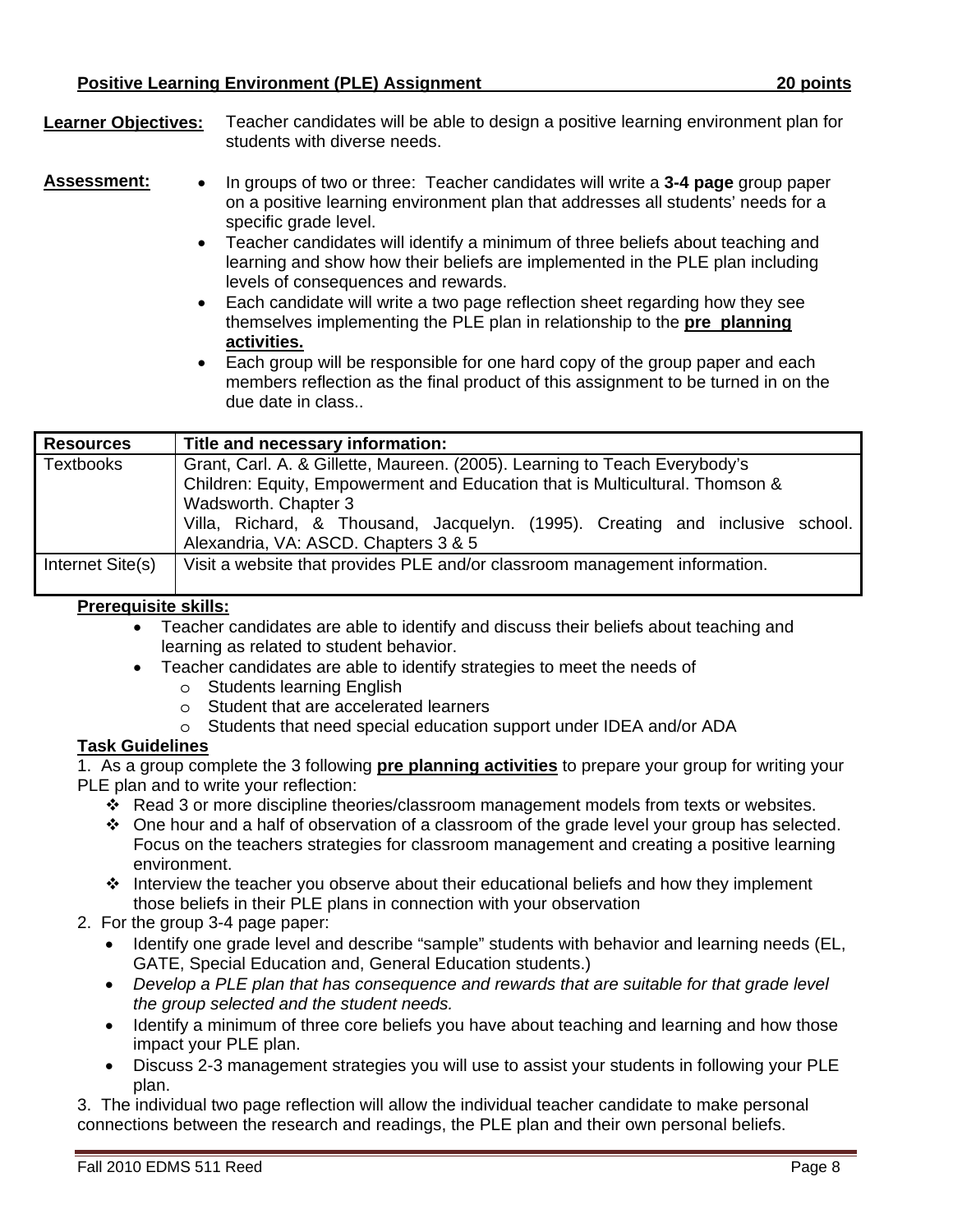# **Rubric Positive Learning Environment Plan**

| <b>Elements</b>                                                                        | <b>Beginning to Meet</b><br><b>Expectations</b><br>1-2 points                             | Approaching<br><b>Expectations</b><br>3 points                                                   | <b>Meets Expectations</b><br>4 points                                                                      | <b>Total</b><br><b>Points</b> |
|----------------------------------------------------------------------------------------|-------------------------------------------------------------------------------------------|--------------------------------------------------------------------------------------------------|------------------------------------------------------------------------------------------------------------|-------------------------------|
| <b>Prerequisite</b><br>tasks for<br>reflection                                         | Evidence of completing<br>one                                                             | Evidence of completing<br>two with some evidence<br>of connection with plan.                     | Evidence of completing<br>three with connections<br>to classroom<br>management.                            |                               |
| <b>Identification of</b><br>student<br>grade/population                                | Vague definition of<br>students and their<br>needs.                                       | Students identified<br>without clear<br>characteristics                                          | All students identified<br>with clear knowledge of<br>student behavior and<br>needs                        |                               |
| <b>Educational</b><br><b>Beliefs</b>                                                   | Identify 1beliefs.                                                                        | Identify 3-4 beliefs with<br>vague understanding of<br>how they are impacted<br>by the PLE plan. | Identify 3-4 educational<br>beliefs, describe how<br>they will be implemented<br>in your PLE plan          |                               |
| Define your<br>management<br>plan                                                      | Define plan without<br>reasoning                                                          | Define your plan with<br>some thought and<br>explanation                                         | Define your plan with<br>sound reasoning that is<br>defensible for that grade<br>level.                    |                               |
| <b>Strategies to</b><br>assist the<br>students in the<br>implementation<br>of the plan | There is little connection<br>between your strategies<br>and your educational<br>beliefs. | Some of your strategies<br>are linked to your<br>educational beliefs.                            | Each strategy is clearly<br>linked to your<br>educational beliefs<br>based on the needs of<br>the student. |                               |
| <b>Total Points</b>                                                                    |                                                                                           |                                                                                                  |                                                                                                            |                               |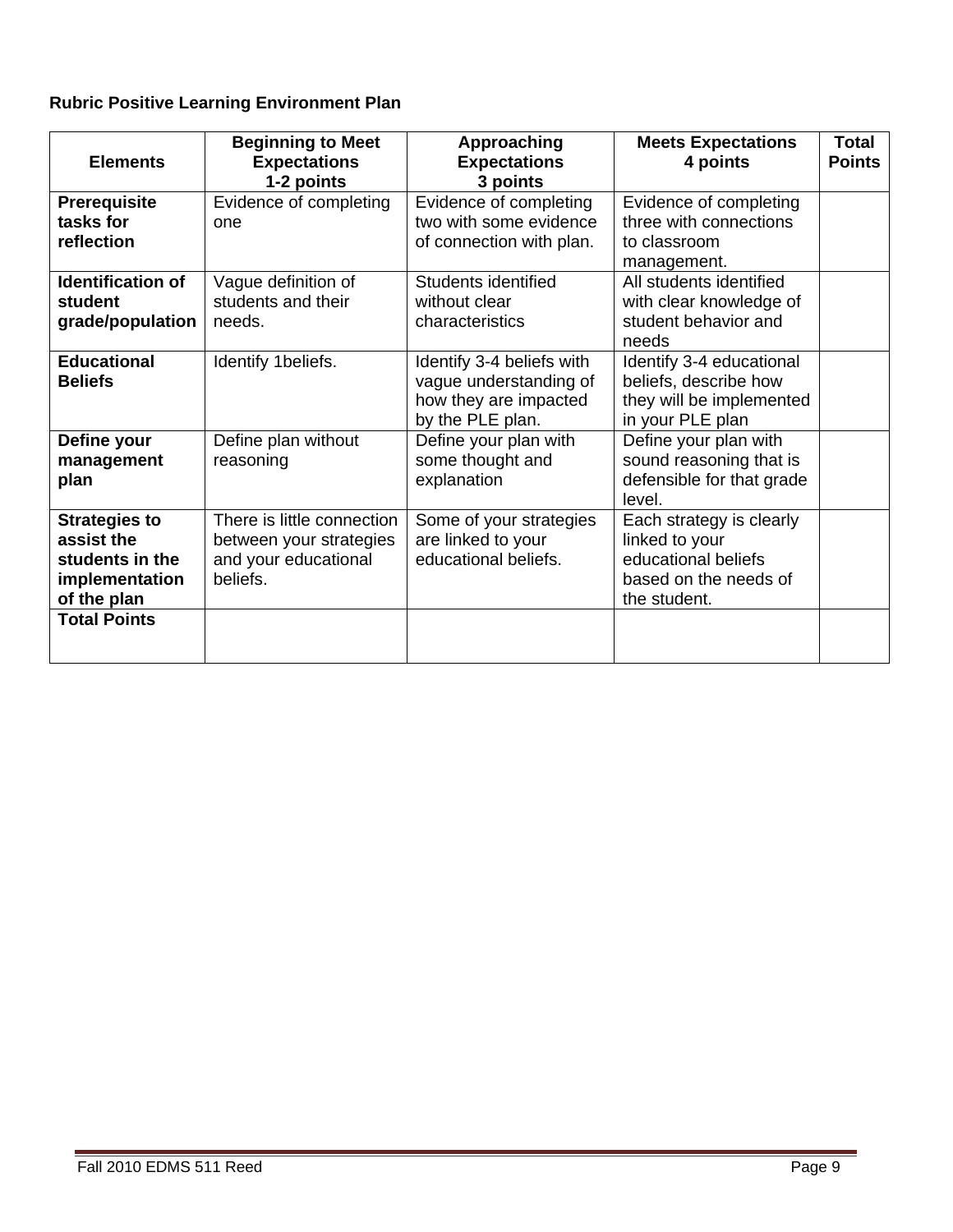|                    | <b>Lesson Design Assignment</b>                                                                                                                                                                                                                                                        | 25 points |
|--------------------|----------------------------------------------------------------------------------------------------------------------------------------------------------------------------------------------------------------------------------------------------------------------------------------|-----------|
| Learner Obj:       | Teacher candidates will be able to design a lesson that differentiates content, process<br>and product to maximize learning for students with diverse needs. This lesson plan will<br>focus on reading comprehension. This will prepare the candidate for the TPA final<br>assessment. |           |
| <b>Assessment:</b> | In groups of 4 teacher candidates will write a lesson design/plan that differentiates<br>content, process, and product for students learning English, students that are                                                                                                                |           |

have 5 points deducted from their grade. accelerated learners, and students with special needs. **Students who do not participate in the group preparation during class time will** 

**Preparation:** Before beginning assignment teacher candidates read the following resources and demonstrate the ability to complete the prerequisite skills.

| <b>Resources</b>                          | Title and necessary information:                                                                                                                                                                                     |
|-------------------------------------------|----------------------------------------------------------------------------------------------------------------------------------------------------------------------------------------------------------------------|
| <b>Textbooks</b>                          | Grant, Carl. A. & Gillette, Maureen. (2005). Learning to Teach Everybody's<br>Children: Equity, Empowerment and Education that is Multicultural. Thomson &<br>Wadsworth. (Chapt.5)                                   |
|                                           | Turnbull A., Turnbull, R. & Wehmeyer, M.L. (2007). Exceptional Lives: Special<br><i>Education in Today's Schools, <math>5th Ed</math>.</i> Upper Saddle River, New Jersey: Pearson,<br><b>Merrill Prentice Hall.</b> |
|                                           | Villa, R. A. and Thousand, J. S. (2005). Creating an Inclusive School ( $2^{nd}$ ed.).<br>Alexandria, VA: Association for Supervision and Curriculum Development.<br>(Chapters $6 & 7$ )                             |
| <b>Other Optional</b><br><b>Resources</b> | McCarney, Stephen (2006) Pre-referral Intervention Manual, Hawthorn Educational<br>Services, Inc.                                                                                                                    |
|                                           | Pierangelo, Roger, & Giuliani, George A. (2001). What Every Teacher Should Know<br>about Students with Special Needs: Promoting Success in the classroom.<br>Champaign, IL: Research press.                          |

#### **Prerequisite skills:**

\* Teacher candidates are able to write a lesson design using lesson format that is provided.

\* Teacher candidates are able to differentiate curriculum and instruction based on content, process, and product

\* Teacher candidates are able to use information about students' readiness range (skills, reading, thinking & information),

learning profiles, interests, talents, and culture to differentiate curriculum and instruction (Tomlinson, 1999).

\* Teacher candidates are able to identify strategies to meet the needs of:

- o Students learning English (including differentiation for Beginning, Intermediate, and Advanced levels)
- $\circ$  Student that are accelerated learners as referred to by Piergangelo & Giuliani (2001)
- $\circ$  Students that need special education support under IDEA &/or ADA as referred to by Choate (2000), Grant & Gillette (2005), Piergangelo & Giuliani (2001), Turnbull, Turnbull & Wehmeyer (2007). and Villa & Thousand (1995)

#### **Task Guidelines**

1. Design a lesson using lesson design format.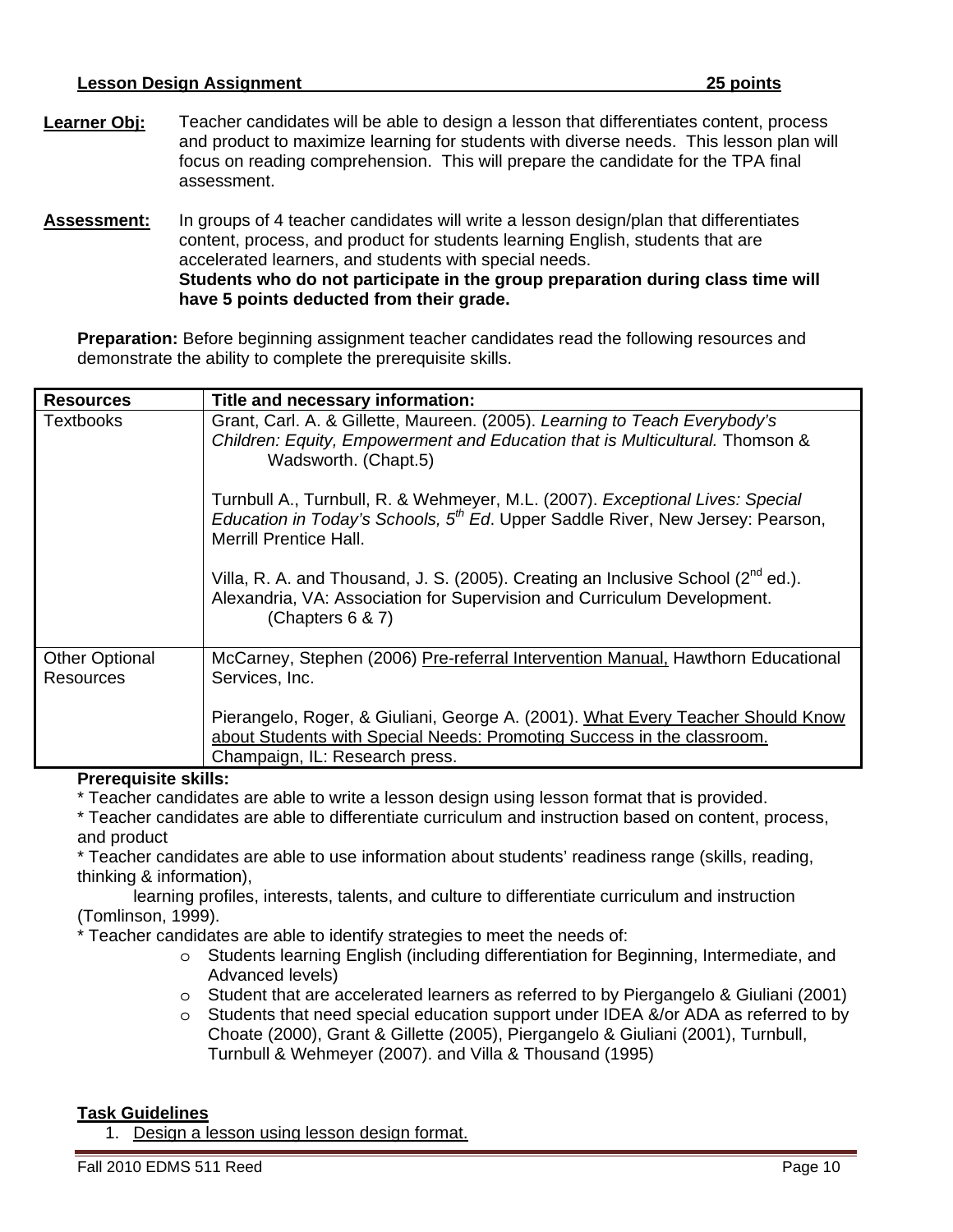- 2. Describe what you know about the learners and their context in detail. When describing students that are learning English and their levels of language acquisition, students that are accelerated learners, and students that need special education supports under IDEA &/or ADA include, readiness range (skills, reading, thinking & information), learning profiles, interests, talents, and culture for all students.
- 3. Design a differentiated lesson plan. Consider the lesson you are revising, what content, process and products does the lesson incorporate? How could you revise the lesson to differentiate the content, process, or product for your students learning English, for your accelerated learners and your students with special needs? Address their individual needs based on their readiness (skills, reading, thinking & information), learning profile, interests, talents, and culture.
- 4. Plan Implementation. All students need to feel comfortable and supported to maximize learning. What will you do to create an environment so the whole community values differentiation?

#### **Lesson Design TEMPLATE:**

# **LESSON DESIGN Developmentally appropriate pedagogy**

#### **Contextual Information**

### **Elements of the learning experience**

Grade

Content Area *Example: Language Arts, Math, Social Studies, Science*  Subject Matter *Example: LA: reading, writing, etc., Math: number sense, algebraic functions, etc. Social Studies: specific area within the content standards, Science: life, physical* 

*etc.* 

Time period for the learning experience *Example: two 30 minute sessions LA*  Learning Goals/learning objectives for the learning experience:

State adopted content standards *Example: write all content standards directly from the state frameworks* 

 Learning goals based on the content standards for students: *Example: learning goals that directly relate to the content standards.* 

#### **Class description**

*Example: type of class (self contained, subject specific) time of year, general background of students learning in relationship to new learning (challenges and prior learning) Example: English Learner: Beginning, intermediate, and advanced (use the ELD standards to determine the needs of each of these students. Example: Special education: one student with learning disabilities and one with another special education identified disability* 

*Example: GATE student: identify the students needs* 

*Example: Regular education: remaining students* 

#### **Developmental needs of the students at this age**

*Example: give examples based on the different learning needs for K-3 and 4-6 Example: developmental age appropriate skills and needs of the students Example: engaging activities (hands on, etc)*

# **Assessment Plan**

*Example: Goals assessed based on the content standards and learning goals*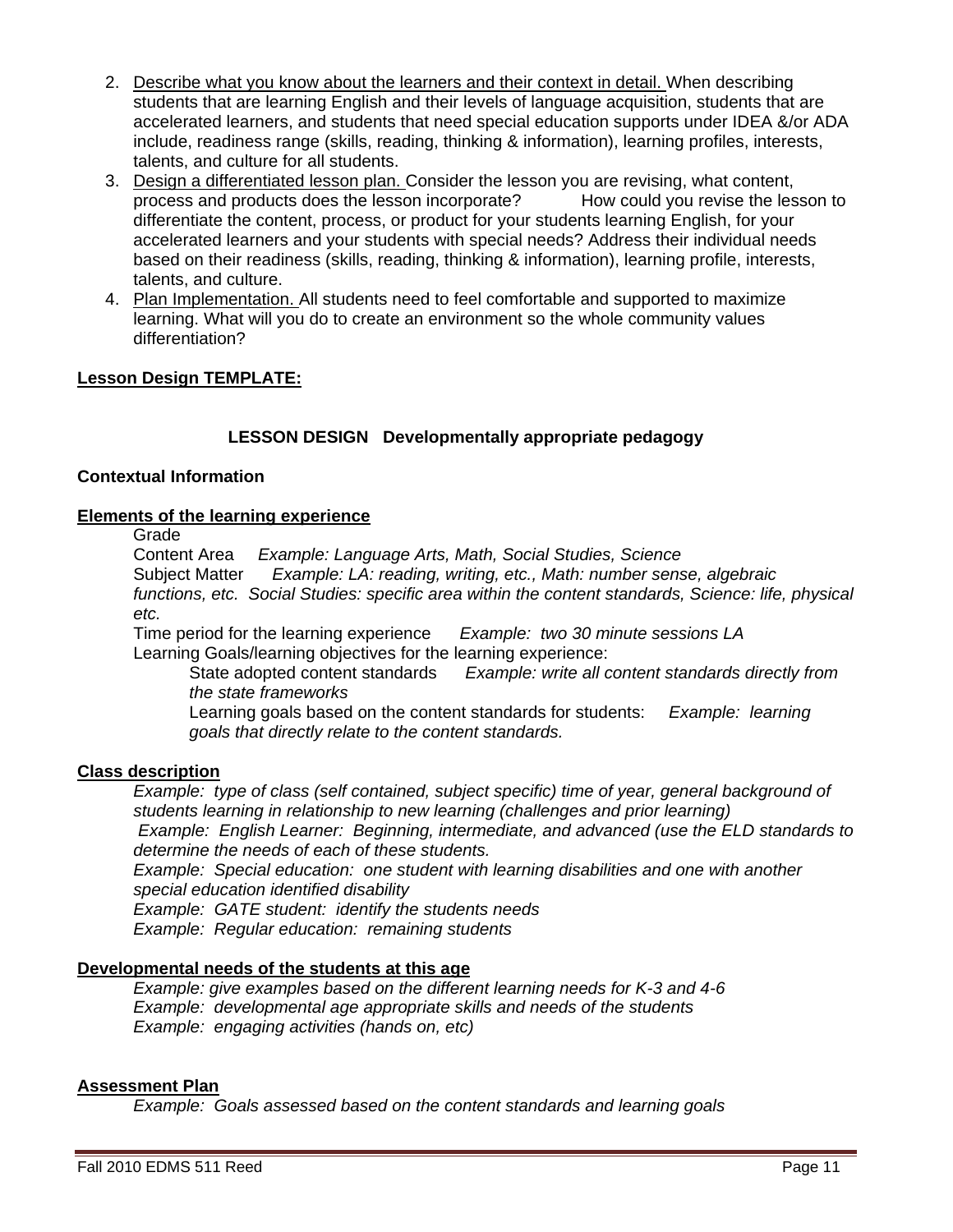*Example: Type of assessment: Prior knowledge (pre assessment), Formative (progress monitoring), Summative (final product)* 

*Example: Feedback strategies: how students will be informed of specific successes and challenges and future activities to fill the individual students gaps.* 

*Example: Reflection of the assessment: Strengths and weaknesses in relationship to the learning goal. Describe your alternative assessment based on the potential gaps in the students learning.* 

#### **Materials**

*Example: Review teacher's manuals, pacing guides, and appropriate supplemental materials to determine the materials you will need to present this lesson. Materials should include lists of supplies that will be needed to present this lesson.* 

## **Instructional strategies**

1. Address the subject matter learning goals and developmental needs of the students described. (be sure to reference pages 3-6)

*Example: Instructional strategies are what the teacher does during the instruction Example: Student activities are what the students do during the lesson and independent practice* 

| <b>INSTRUCTIONAL STRATEGIES</b>                                                                                                                                                                                                                                  | <b>STUDENT ACTIVITIES</b>                                                                                                                                                                                          |
|------------------------------------------------------------------------------------------------------------------------------------------------------------------------------------------------------------------------------------------------------------------|--------------------------------------------------------------------------------------------------------------------------------------------------------------------------------------------------------------------|
| Example: Put one instructional strategy in each box<br>with an explanation and amount of time you are<br>anticipating. Expand the number of boxes to match<br>each strategy.                                                                                     | Example: Put one student activity to match the<br>instructional strategy in each box with an explanation<br>and amount of time you are anticipating. Expand the<br>number of boxes to match each student activity. |
| ANTICIPATORY SET: How will you focus/motivate<br>students?                                                                                                                                                                                                       | <b>ANTICIPATORY SET</b>                                                                                                                                                                                            |
| TEACH TO THE OBJECTIVE: How will you teach to<br>the objective? How will you actively involve all<br>students?<br>Note: For a skill or task, describe and model the<br>skill/task.<br>For a concept, provide examples and non-examples.                          | <b>TEACH TO THE OBJECTIVE</b>                                                                                                                                                                                      |
| GUIDED PRACTICE: How will you structure<br>opportunities for the students to practice in class<br>teacher monitoring (e.g., alone, with a partner, in<br>cooperative groups). How will you "check for students'<br>understanding throughout the lesson?          | <b>GUIDED PRACTICE:</b>                                                                                                                                                                                            |
| INDEPENDENT PRACTICE: How will you structure<br>opportunities for the students to practice outside of<br>class following the lesson? How will you ensure that<br>the independent practice is at the appropriate level of<br>difficulty for the various students? | <b>INDEPENDENT PRACTICE:</b>                                                                                                                                                                                       |

2. Explain why the instructional strategies, student activities and resources are appropriate for this lesson.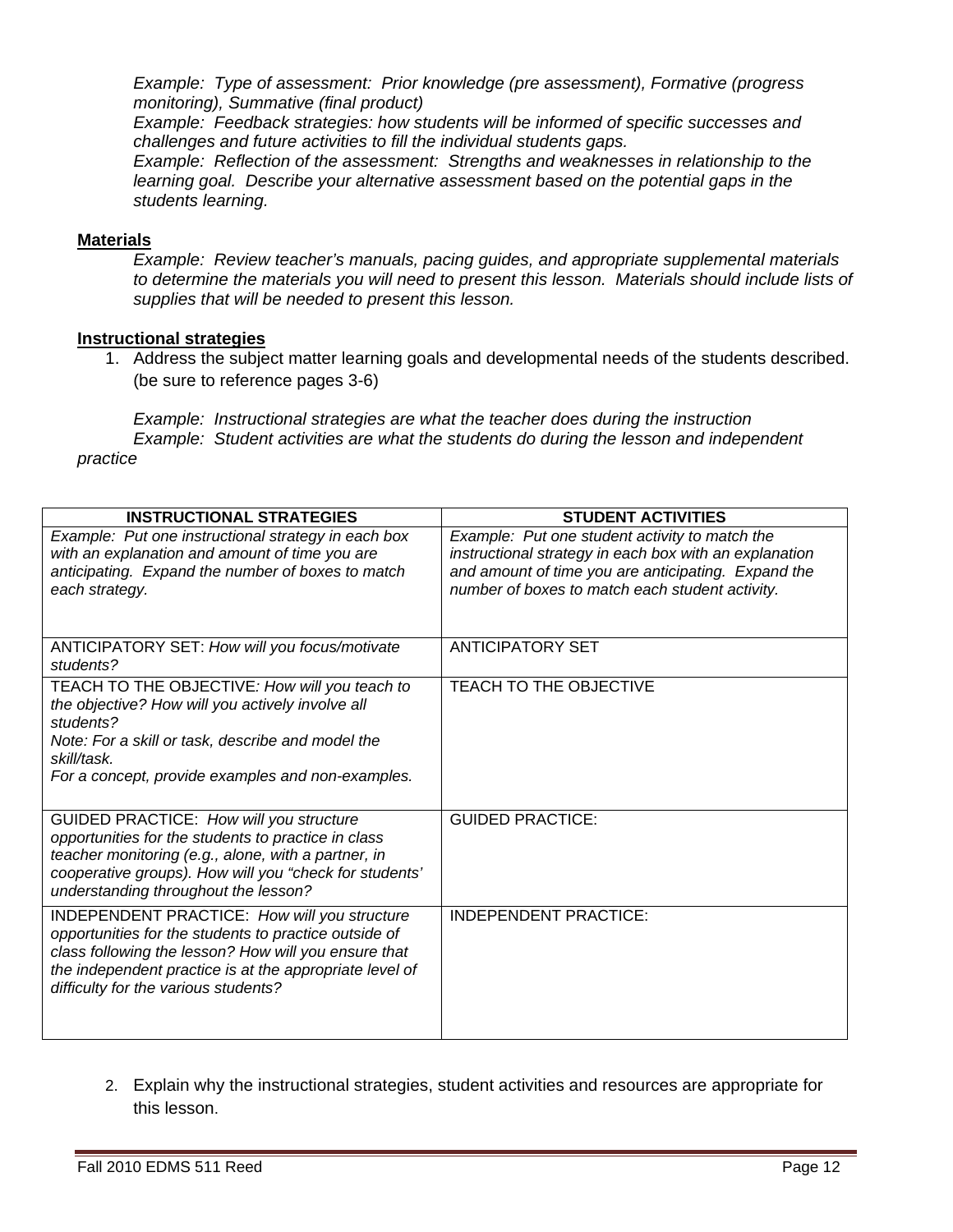*Example: Why are the instructional strategies and student activities appropriate for this class based on content and student development?* 

*Example: How do they address the development need of these students?*

*Example: How do they help the students make progress toward achieving the state adopted academic content standards for student in this content area?*

*Example: Understand connections between lesson content and the outside world.* 

# Differentiated instruction based on the learning goals and instructional strategies<br>English Learner

| <b>TASKS</b>               | <b>Beginning EL</b> | <b>Intermediate EL</b> | <b>Advanced EL</b> |
|----------------------------|---------------------|------------------------|--------------------|
| Identify 2 specific        |                     |                        |                    |
| learning needs based       |                     |                        |                    |
| on the student             |                     |                        |                    |
| description.               |                     |                        |                    |
| Identify one instructional |                     |                        |                    |
| strategy or student        |                     |                        |                    |
| activity that could        |                     |                        |                    |
| challenge the student.     |                     |                        |                    |
| Explain why the strategy   |                     |                        |                    |
| or activity you chose      |                     |                        |                    |
| could challenge the        |                     |                        |                    |
| student based on the       |                     |                        |                    |
| learning needs of the      |                     |                        |                    |
| student                    |                     |                        |                    |
| Describe how you would     |                     |                        |                    |
| adapt the strategy or      |                     |                        |                    |
| activity to meet the       |                     |                        |                    |
| learning needs of the      |                     |                        |                    |
| student considering        |                     |                        |                    |
| subject matter             |                     |                        |                    |
| pedagogy in your           |                     |                        |                    |
| description.               |                     |                        |                    |
| Explain how your           |                     |                        |                    |
| adaptation would be        |                     |                        |                    |
| effective for the student  |                     |                        |                    |
| in making progress         |                     |                        |                    |
| towards the goals of       |                     |                        |                    |
| your lesson.               |                     |                        |                    |
| Explain how your           |                     |                        |                    |
| adaptation would be        |                     |                        |                    |
| effective for the student  |                     |                        |                    |
| in making progress         |                     |                        |                    |
| toward English             |                     |                        |                    |
| language development.      |                     |                        |                    |
| What progress              |                     |                        |                    |
| monitoring assessment      |                     |                        |                    |
| would you choose to        |                     |                        |                    |
| obtain evidence of the     |                     |                        |                    |
| student's progress         |                     |                        |                    |
| towards a learning         |                     |                        |                    |
| goal?                      |                     |                        |                    |
| Give rationale for your    |                     |                        |                    |
| choice of assessment.      |                     |                        |                    |
| Use your knowledge of      |                     |                        |                    |
| academic content in this   |                     |                        |                    |
| lesson and this            |                     |                        |                    |
| student's learning needs   |                     |                        |                    |
| in your rationale.         |                     |                        |                    |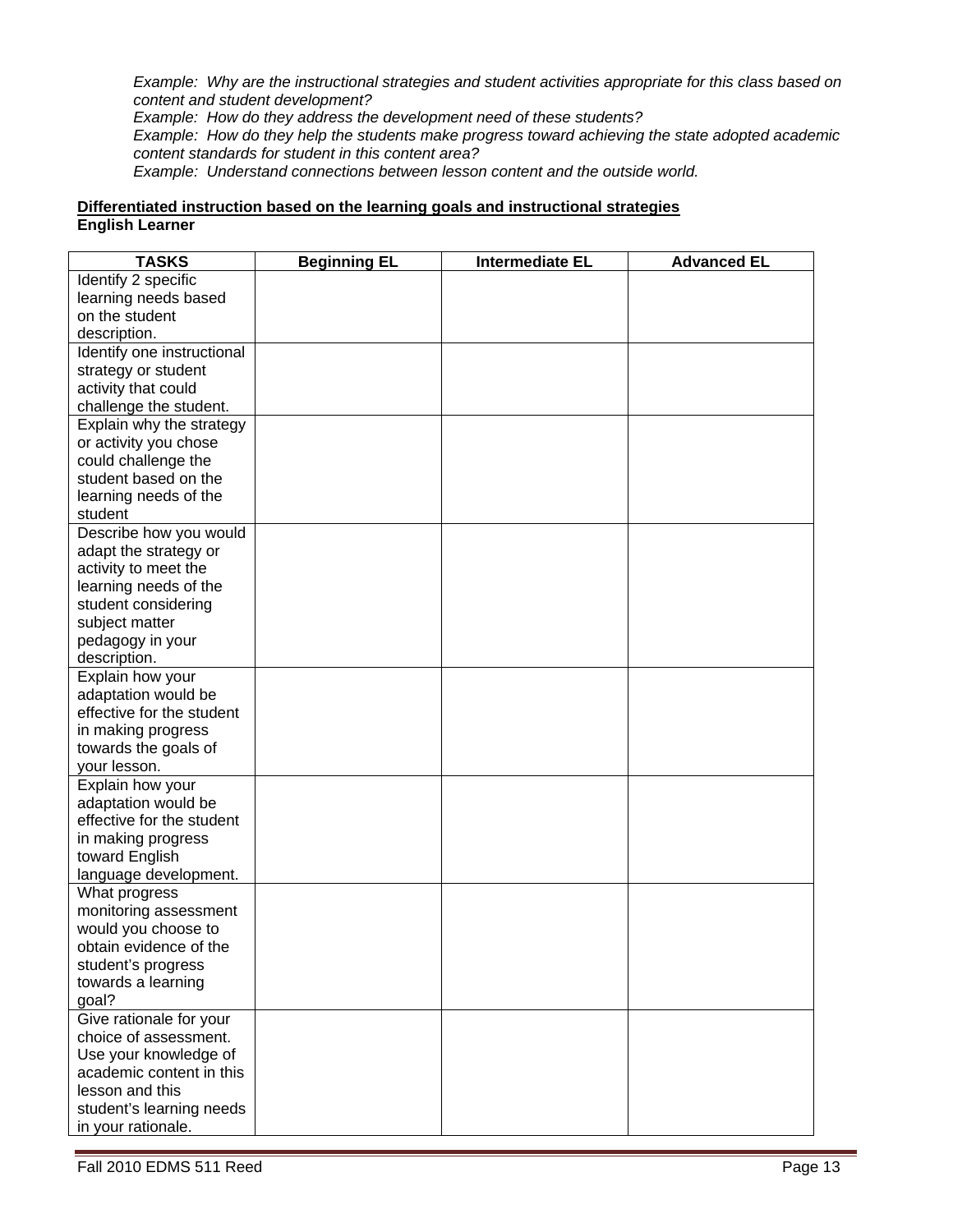## **Special Education**

| <b>TASKS</b>                                                            | <b>LEARNING DISABILITY</b> | <b>GROUP SELECTED</b><br><b>DISABILITY</b> |
|-------------------------------------------------------------------------|----------------------------|--------------------------------------------|
| Identify 1 instructional strategy or                                    |                            |                                            |
| student activity from the plans that                                    |                            |                                            |
| could be challenging for the                                            |                            |                                            |
|                                                                         |                            |                                            |
| student considering the description<br>of student                       |                            |                                            |
|                                                                         |                            |                                            |
| Explain why this strategy or activity                                   |                            |                                            |
| could be challenging for the                                            |                            |                                            |
| student based on your description                                       |                            |                                            |
| Describe how you would adapt the                                        |                            |                                            |
| strategy or activity to meet the                                        |                            |                                            |
| needs of the student                                                    |                            |                                            |
| Explain how your adaption would                                         |                            |                                            |
| be effective for the student making                                     |                            |                                            |
| progress toward achieving the                                           |                            |                                            |
| learning goal                                                           |                            |                                            |
| Identify one additional instructional                                   |                            |                                            |
| strategy or student activity that<br>could be challenging for the       |                            |                                            |
|                                                                         |                            |                                            |
| student considering their learning                                      |                            |                                            |
| needs                                                                   |                            |                                            |
| Explain why the strategy or activity                                    |                            |                                            |
| you chose could be challenging for                                      |                            |                                            |
| the student based on specific                                           |                            |                                            |
| aspects of the student description                                      |                            |                                            |
| Describe how you would adapt the                                        |                            |                                            |
| strategy or activity you identified to<br>meet the needs of the student |                            |                                            |
|                                                                         |                            |                                            |
| What progress monitoring<br>assessment would you choose to              |                            |                                            |
| obtain evidence of the student's                                        |                            |                                            |
|                                                                         |                            |                                            |
| progress towards a learning goal?                                       |                            |                                            |
| Give rationale for your choice of<br>assessment. Use your knowledge     |                            |                                            |
| of academic content in this lesson                                      |                            |                                            |
|                                                                         |                            |                                            |
| and this student's learning needs                                       |                            |                                            |
| in your rationale.                                                      |                            |                                            |

# **GATE**

| <b>TASKS</b>                         | <b>Describe GATE students needs:</b> |
|--------------------------------------|--------------------------------------|
| Identify 1 instructional strategy or |                                      |
| student activity from the plans      |                                      |
| that will be challenging for the     |                                      |
| student considering the              |                                      |
| description of your student          |                                      |
| Explain why this strategy or         |                                      |
| activity will be beyond the          |                                      |
| students current ability and will    |                                      |
| challenge the student based on       |                                      |
| your description.                    |                                      |
|                                      |                                      |
| Describe how you would adapt         |                                      |
| the strategy or activity to meet     |                                      |
| the needs of the student             |                                      |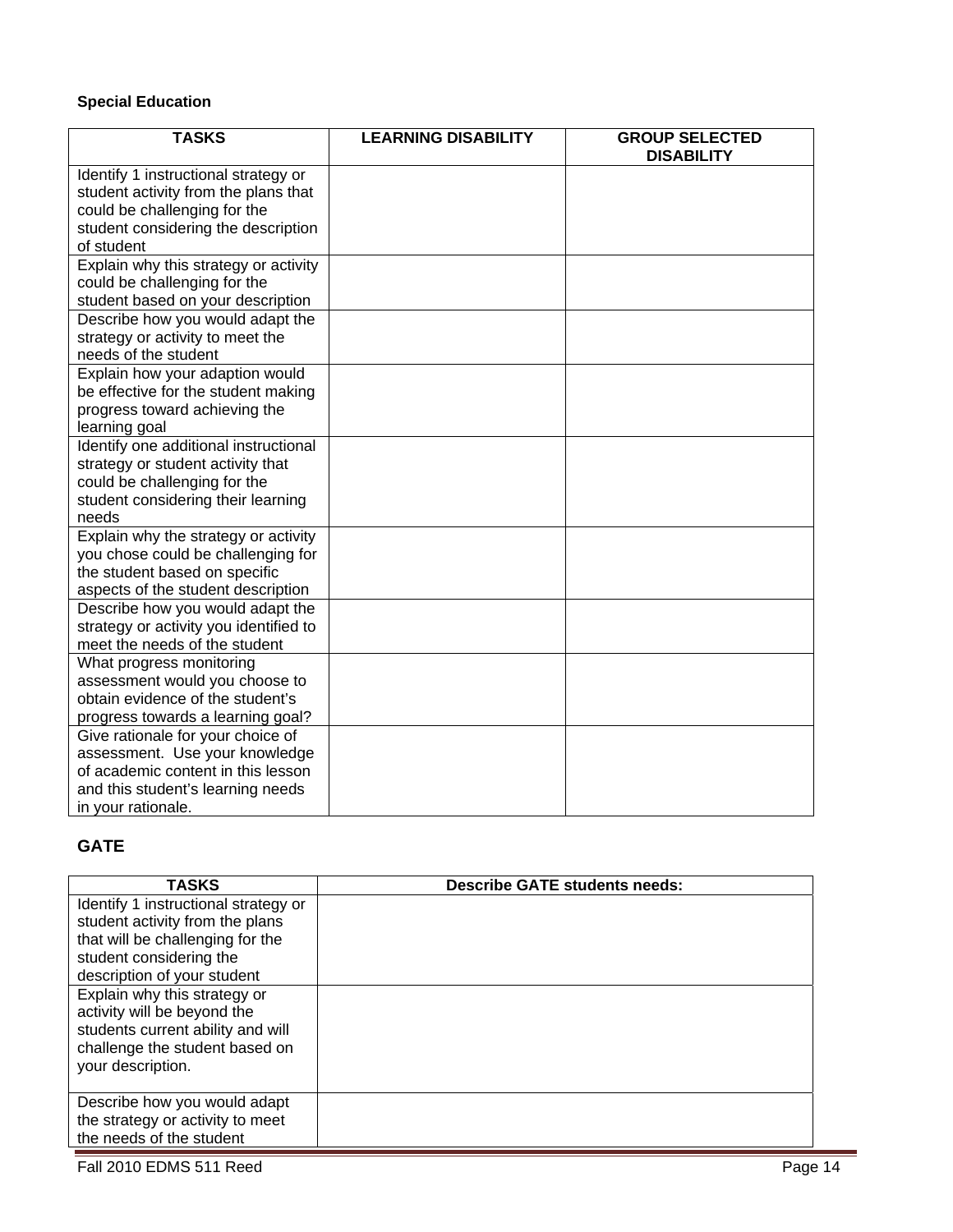| Explain how your adaption would                           |  |
|-----------------------------------------------------------|--|
| be effective for helping the                              |  |
| student make progress going                               |  |
| beyond the learning goal                                  |  |
| Identify one additional                                   |  |
| instructional strategy or student                         |  |
| activity that will be challenging for                     |  |
| the student considering their                             |  |
| learning needs                                            |  |
| Explain why the strategy or                               |  |
| activity you chose will be                                |  |
| challenging for the student based                         |  |
| on specific aspects of the student                        |  |
| description                                               |  |
| Describe how you would adapt                              |  |
| the strategy or activity you                              |  |
| identified to meet the needs of                           |  |
| the student                                               |  |
| Explain how your adaptation                               |  |
| would be effective for helping the                        |  |
| student make progress toward                              |  |
| going beyond achieving the                                |  |
| learning goal                                             |  |
| What progress monitoring                                  |  |
| assessment would you choose to                            |  |
| obtain evidence of the student's                          |  |
| progress towards the learning                             |  |
| goal?                                                     |  |
| Give rationale for your choice of<br>assessment. Use your |  |
| knowledge of academic content                             |  |
| in this lesson and this student's                         |  |
| learning needs in your rationale.                         |  |
|                                                           |  |
|                                                           |  |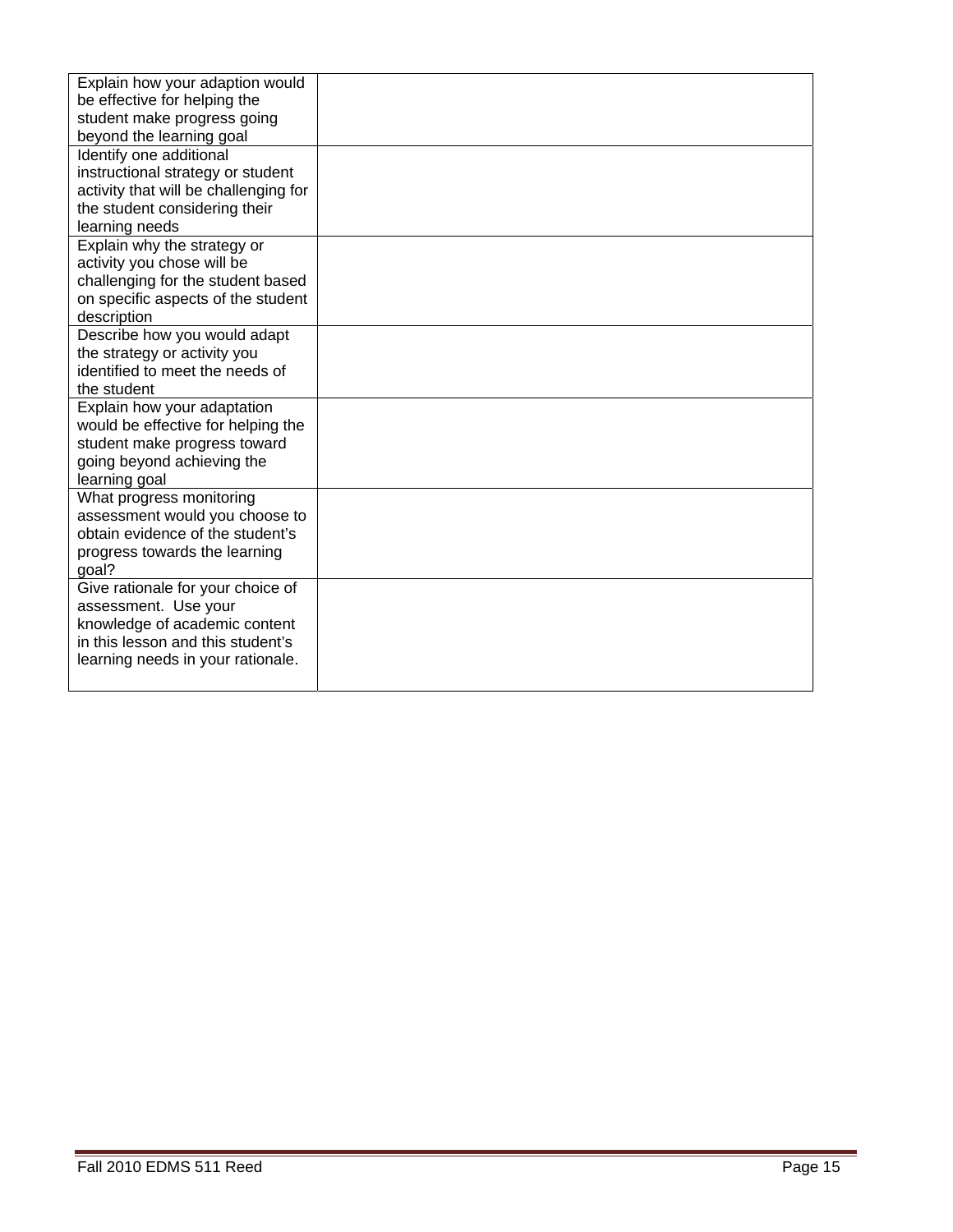#### **LESSON DESIGN RUBRIC**

| <b>ELEMENT</b>                 | LEVEL 1= 1 point                        | LEVEL $2 = 2$ points                      | LEVEL $3 = 3$ points                                     | LEVEL $4 = 4$ points                                                 |
|--------------------------------|-----------------------------------------|-------------------------------------------|----------------------------------------------------------|----------------------------------------------------------------------|
| The lesson                     | <b>Utilizes</b>                         | Utilizes limited                          | Utilizes appropriate                                     | Utilizes appropriate,                                                |
| addresses                      | inappropriate and                       | materials and                             | materials and accurately                                 | detailed and clear materials                                         |
| the content                    | irrelevant materials                    | ambiguously addresses                     | addresses content                                        | and accurately addresses                                             |
| standards                      | and inaccurately or                     | the content standards.                    | standards. Materials                                     | content standards.                                                   |
|                                | fails to address the                    | Materials provide partial                 | provide relevance to the                                 | Materials reinforce                                                  |
|                                | content standards.                      | relevance to the lesson                   | lesson and content                                       | relevance to the lesson and                                          |
|                                | Evidence is                             | and content standards                     | standards. Evidence is                                   | consistently connect to the                                          |
|                                | unconnected across                      | are inconsistent.                         | connected across the                                     | content standards.                                                   |
|                                | the response                            | Evidence is weakly                        | response.                                                | Evidence is purposefully                                             |
|                                |                                         | connected and                             |                                                          | connected and reinforced                                             |
|                                |                                         | inconsistent across the                   |                                                          | across the responses.                                                |
|                                |                                         | response.                                 |                                                          |                                                                      |
| Student                        | Lesson plan is                          | Lesson plan is partially                  | Lesson plan is                                           | Lesson plan is clear,                                                |
| activities are                 | inappropriate or                        | appropriate to the                        | appropriate and relevant                                 | appropriate relevant and                                             |
| appropriate                    | irrelevant to the                       | students' grade level.                    | to the grade level.                                      | engaging to the grade                                                |
| to the grade                   | students' grade                         | Activities show limited                   | Activities show clear                                    | level. Activities show clear                                         |
| level                          | level. Activities are                   | connections to the                        | connections to the                                       | and consistent connections                                           |
|                                | missing connections                     | learning goals.                           | learning goals.                                          | to the learning goal.                                                |
|                                | to the learning                         |                                           |                                                          |                                                                      |
|                                | goals.                                  |                                           |                                                          |                                                                      |
| Assessment                     | Assessment is not                       | Assessment is partially                   | Assessment is clearly                                    | Assessment is directly                                               |
| of learning                    | related or                              | related and                               | related to the learning                                  | related and appropriate to                                           |
| goals                          | appropriate to the                      | ambiguously addresses                     | goal. Assessments                                        | the learning goal.                                                   |
|                                | learning goals. The                     | the learning goal.                        | clearly address pre,                                     | Assessment address pre                                               |
|                                | examples are                            | Some examples are                         | formative, and                                           | assessment, formative, and                                           |
|                                | irrelevant to the                       | minimally related to the                  | summative. They are                                      | summative learning                                                   |
|                                | content standards.                      | content standards.                        | appropriate for the grade                                | objectives and are                                                   |
|                                |                                         |                                           | level and special needs                                  | purposely connected and                                              |
|                                |                                         |                                           | students. They are                                       | reinforced. Examples                                                 |
|                                |                                         |                                           | placed appropriately in                                  | given during assessments                                             |
|                                |                                         |                                           | the lesson.                                              | relate to content standards.                                         |
|                                |                                         |                                           |                                                          | Assessment goals are                                                 |
|                                |                                         |                                           |                                                          | clear, consistent, and                                               |
|                                |                                         |                                           |                                                          | convincing.                                                          |
| Instructional                  | Instructional                           | Instructional strategies                  | Instructional strategies                                 | Instructional strategies                                             |
| strategies                     | strategies are                          | are limited and                           | clearly connect to the                                   | clearly connect to the                                               |
| and student                    | irrelevant and                          | inconsistent and                          | student activities and the                               | student activities and the                                           |
| activities                     | student activities are                  | vaguely connected to                      | learning goal. Student                                   | learning goal. Student                                               |
| meet                           | unconnected and                         | the student activities                    | activities are revenant                                  | activities are purposely and                                         |
| learning                       | inappropriate to the                    | and are somewhat age                      | and derived from the                                     | clearly derived from the                                             |
| goals                          | instructional                           | appropriate.                              | instructional strategies                                 | instructional strategies and                                         |
|                                | strategies and are                      |                                           | and are age appropriate.                                 | are age appropriate.                                                 |
|                                | not grade level                         |                                           |                                                          |                                                                      |
|                                | appropriate.                            |                                           |                                                          |                                                                      |
| Differentiation<br>of students | Differentiation is<br>irrelevant to the | Differentiation is<br>inconsistent to the | Differentiation is relevant to<br>the description of the | Differentiation is relevant and                                      |
| learning                       | description of students                 | description of students                   | students and relates to the                              | consistent to the description of<br>students and directly relates to |
| needs                          | and has little or no                    | and has minimal relation                  | content standards and                                    | the content standards and                                            |
|                                | relation to the content                 | to the content standards                  | learning goals.                                          | learning goals. Assessments                                          |
|                                | standards and learning                  | and learning goals.                       | Assessments are                                          | are appropriate for all students                                     |
|                                | goals. Assessments                      | Assessments are partially                 | appropriate to students                                  | learning needs with                                                  |
|                                | are inappropriate to                    | appropriate to students                   | learning needs.                                          | modifications for students with                                      |
|                                | students learning                       | learning needs.                           |                                                          | special needs.                                                       |
| <b>TOTAL</b>                   | needs.                                  |                                           |                                                          |                                                                      |
|                                |                                         |                                           |                                                          |                                                                      |
|                                |                                         |                                           |                                                          |                                                                      |
|                                |                                         |                                           |                                                          |                                                                      |
|                                |                                         |                                           |                                                          |                                                                      |
|                                | Fall 2010 EDMS 511 Reed                 |                                           |                                                          | Page 16                                                              |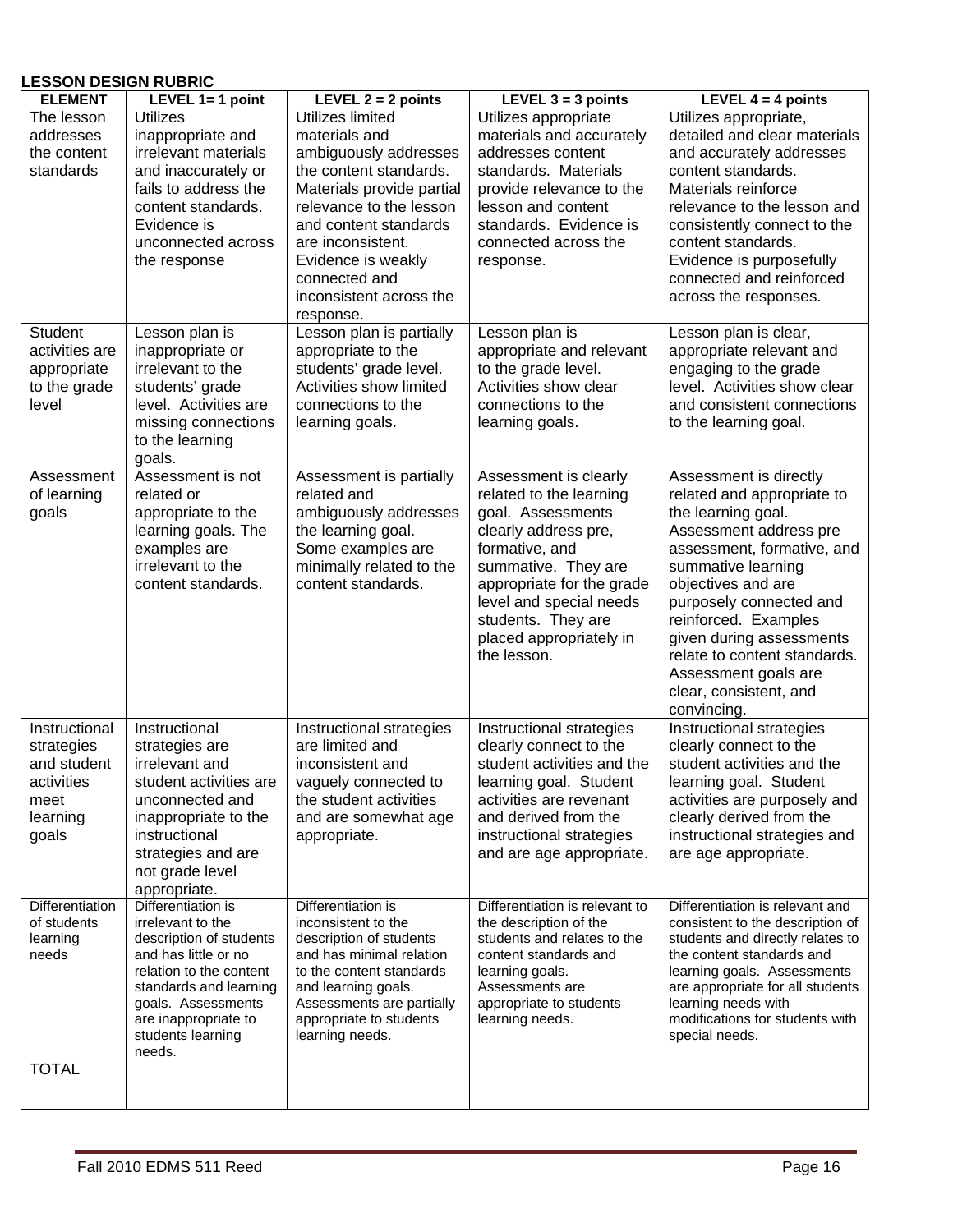- **Learner Objectives:** Knowledge and skill in conducting and participating in the Student Study Team general education pre-referral process
- **Assessment:** Teacher candidates in groups of 4 or 5 will apply their knowledge of the SST processes completing the SST packet and participate in the simulated SST. **Students who do not participate in the group preparation or simulation will have 5 points deducted from their grade.**

| Resource(s):           | Title and necessary information:                                                                                                                                                          |
|------------------------|-------------------------------------------------------------------------------------------------------------------------------------------------------------------------------------------|
| <b>Textbooks</b>       | Grant, Carl. A. & Gillette, Maureen. (2005). Learning to Teach Everybody's<br>Children: Equity, Empowerment and Education that is Multicultural. Thomson &<br>Wadsworth. Chapter 5        |
|                        | Villa, R. A. and Thousand, J. S. (2005). Creating an Inclusive School ( $2^{nd}$ ed.).<br>Alexandria, VA: Association for Supervision and Curriculum Development.                         |
| <b>Other Resources</b> | Choate, J.S. (2000) Successful inclusive teaching: Proven ways to detect and<br>correct special needs (3 <sup>rd</sup> ed.) Boston: Allyn & Bacon. (ISBN 0-205-30621-7)<br>Chapter 1 & 16 |
| Web site               | Visit a web site to learn more about the child you have selected                                                                                                                          |

# **TASK AND GUIDELINES**

## **Objectives**

- demonstrate knowledge of the use of the SST model
- recognize the various roles of the SST members
- examine support options for students based upon their unique individual characteristics
- understand the use of pre-referral strategies and interventions to assist the child in class
- clarify the initial procedures involved in identifying students for special education support

#### **Preparation**

- Complete the Pre-referral/Triad packet with observed characteristics of the student's behavior and learning or behavioral challenges, how the child's characteristics affect school performance, and possible strategies for supporting the student.
- In groups of 4 or 5 meet with your Triad model and discuss your student. (teacher, facilitator, parent, and referring teacher)
- Complete the SST Summary Sheet with each column filled out in items that would be covered in an SST.
- Part of the packet will address the needs of the child that your group created as well as information from your text books and web sites you visited to complete your understanding of your child and areas that you need to address as a teacher. The web sites will provide information about the challenging student characteristic and strategies for supporting the student.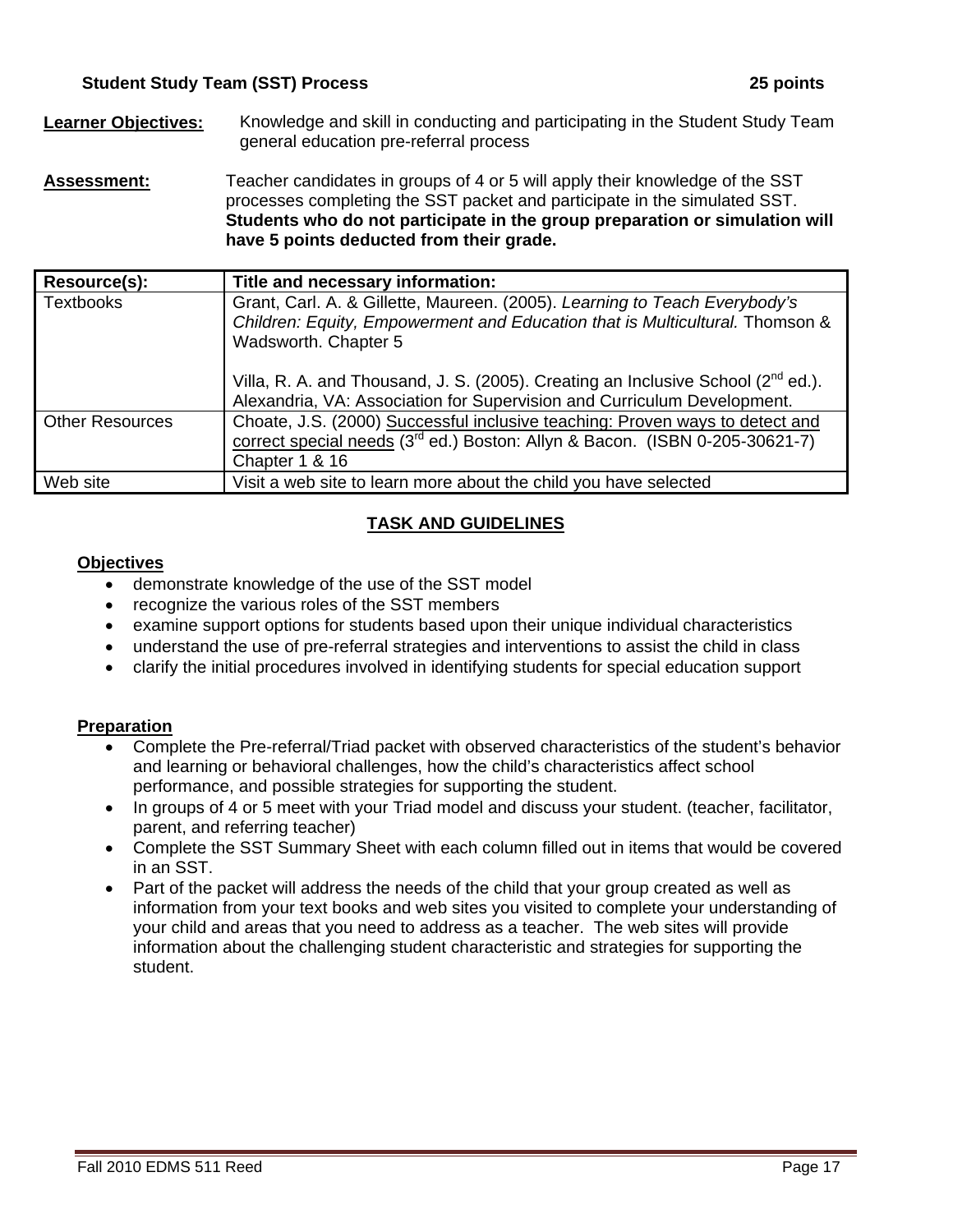| <b>Element</b>                                                                                               | <b>Developing</b><br>1-2 points                                                                              | <b>Meets Expectations</b><br>3-4 points                                                                                               | <b>Exceeds Expectations</b><br>5 points                                                                                                                                                                                  | <b>Total</b> |
|--------------------------------------------------------------------------------------------------------------|--------------------------------------------------------------------------------------------------------------|---------------------------------------------------------------------------------------------------------------------------------------|--------------------------------------------------------------------------------------------------------------------------------------------------------------------------------------------------------------------------|--------------|
| <b>Completion of</b><br>the Pre-referral<br>process.<br><b>Understands</b>                                   | Packet complete.<br>The parent                                                                               | Packet complete but<br>does not show support<br>of all the components<br>of the SST process.<br>The student's                         | Completed packet with direct<br>support using all the<br>components of the SST<br>process.<br>The student's strengths,                                                                                                   |              |
| child and parent<br>as indicated on<br>the parent<br>conference and<br>student<br>interview.                 | conference and<br>needs of the child<br>are not clear.                                                       | strengths, needs,<br>language and culture<br>are understood and are<br>addressed in the triad<br>conference.                          | needs, language, and culture<br>are understood and can<br>incorporate the child's life<br>outside of the school into the<br>triad conference. Clear<br>understanding of the child<br>(web sites, text book<br>reference) |              |
| Development of<br>interventions is<br>found in the pre-<br>referral triad<br>summary sheet.                  | The strategies<br>are vague and<br>not appropriate<br>for the student to<br>be successful.                   | The strategies<br>somewhat<br>demonstrates an<br>understanding of the<br>students uniqueness<br>with the ability to be<br>successful. | The strategies<br>recommended support the<br>student's uniqueness and<br>addresses the student's<br>strengths and needs for<br>academic, social/emotional,<br>and physical objectives.                                   |              |
| <b>Completion of</b><br>the SST<br>summary sheet<br>addressing the<br>areas needed<br>from the<br>checklist. | Few areas are<br>addressed based<br>on the students<br>needs.                                                | Some of the areas are<br>addressed to assist the<br>student.                                                                          | All areas are addressed<br>appropriate to the students<br>needs both academically<br>and behaviorally.                                                                                                                   |              |
| <b>Participation in</b><br>simulation                                                                        | Does not have a<br>clear<br>understanding of<br>the student and<br>does not<br>participate<br>appropriately. | Uses some information<br>correctly about the<br>child in playing the role<br>as an SST member.                                        | Understands the child and is<br>able to play the selected role<br>in their group. Gives<br>constructive suggestions and<br>demonstrates knowledge of<br>the SST process.                                                 |              |
| <b>Total points</b>                                                                                          |                                                                                                              |                                                                                                                                       |                                                                                                                                                                                                                          |              |